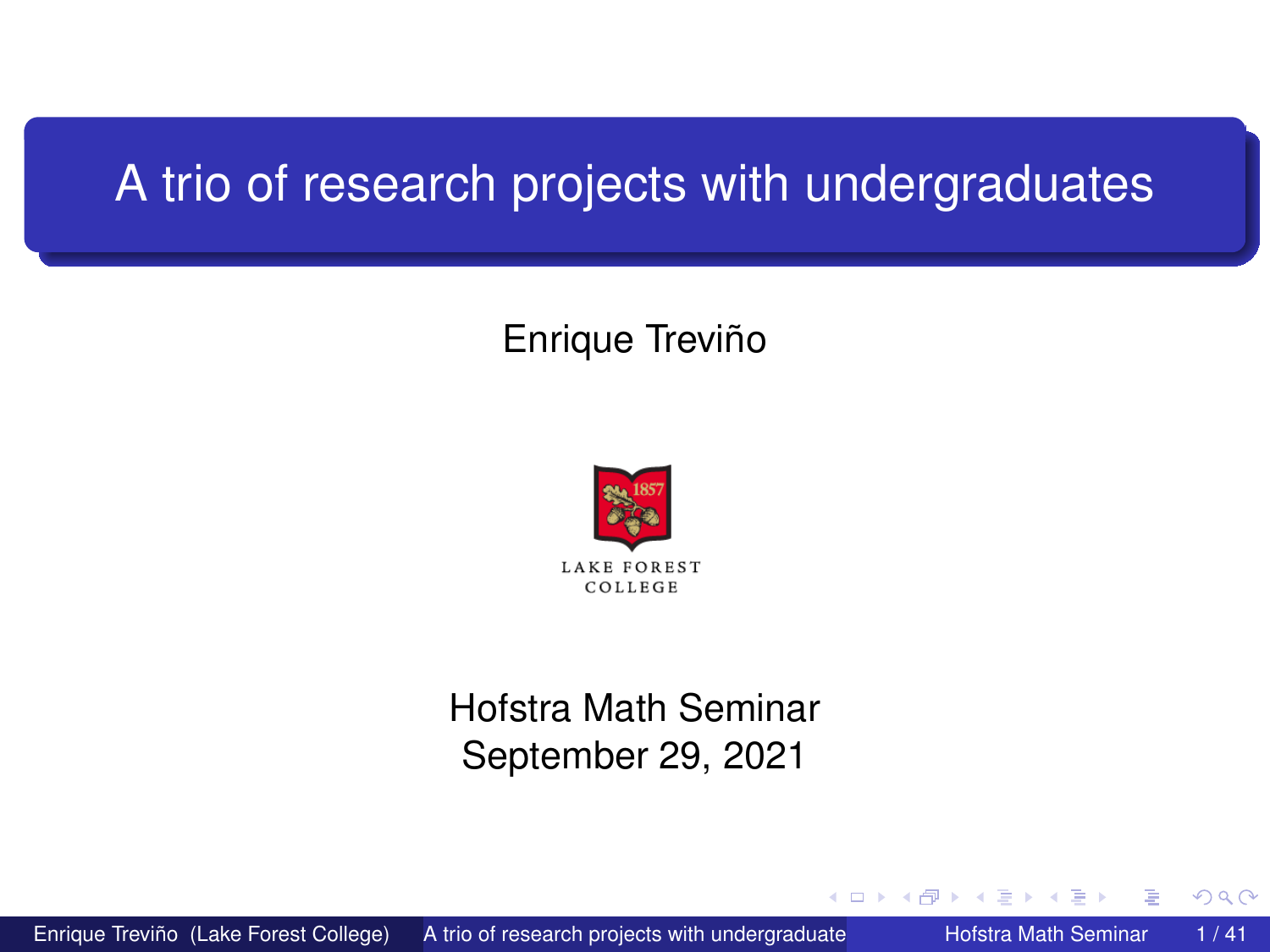- <sup>1</sup> *On generalizing happy numbers to fractional base number systems* with **Mikita Zhylinski**, Lake Forest College.
- <sup>2</sup> *On a sequence related to the factoradic representation of an integer* with **Maximiliano Sánchez Garza**, Universidad Autónoma de Nuevo León.
- <sup>3</sup> *Generalizing Parking Functions with Randomness* with **Melanie Tian**, Lake Forest College.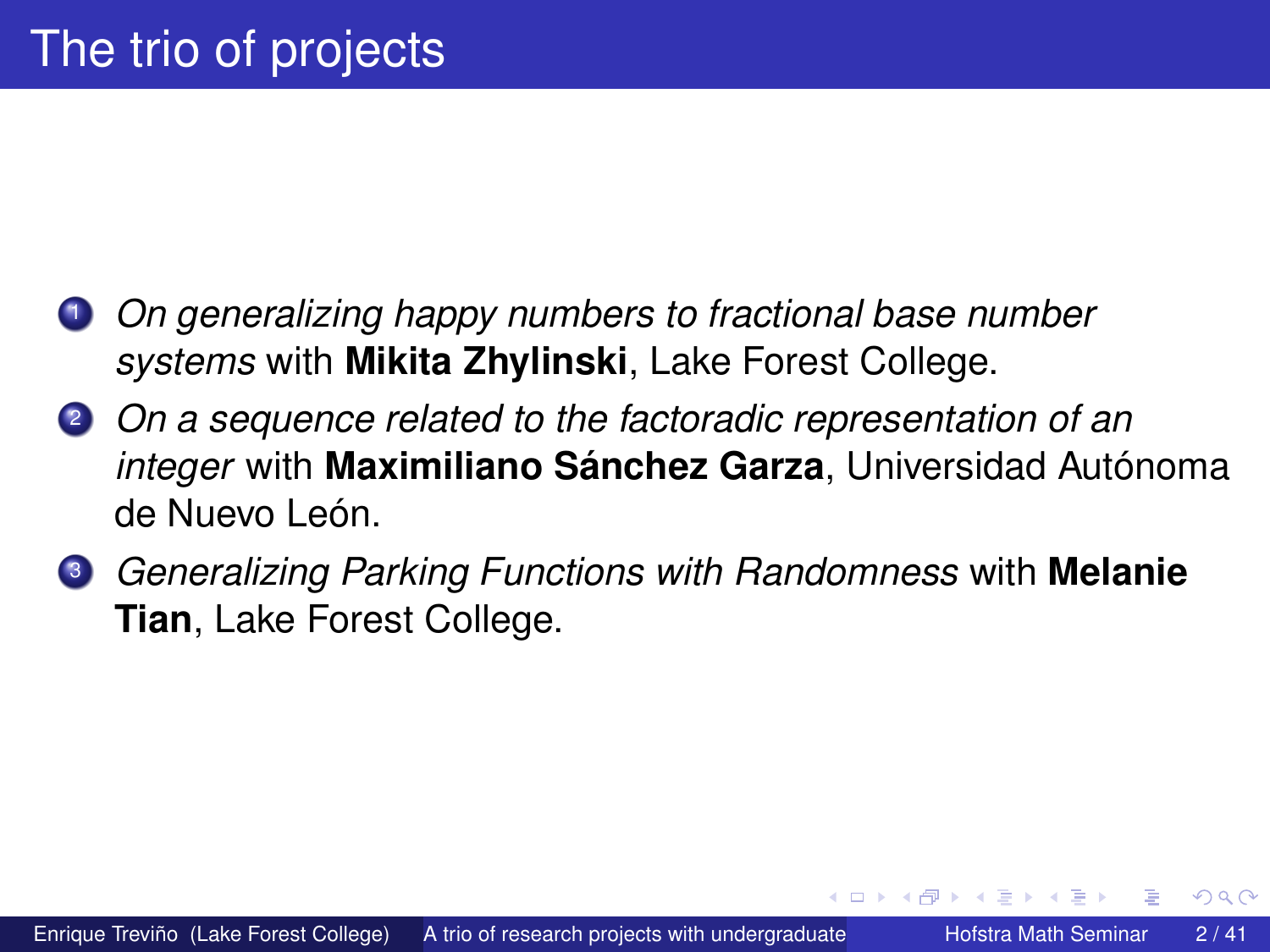*On generalizing happy numbers to fractional base number systems* with **Mikita Zhylinski**, Lake Forest College.



4.000.00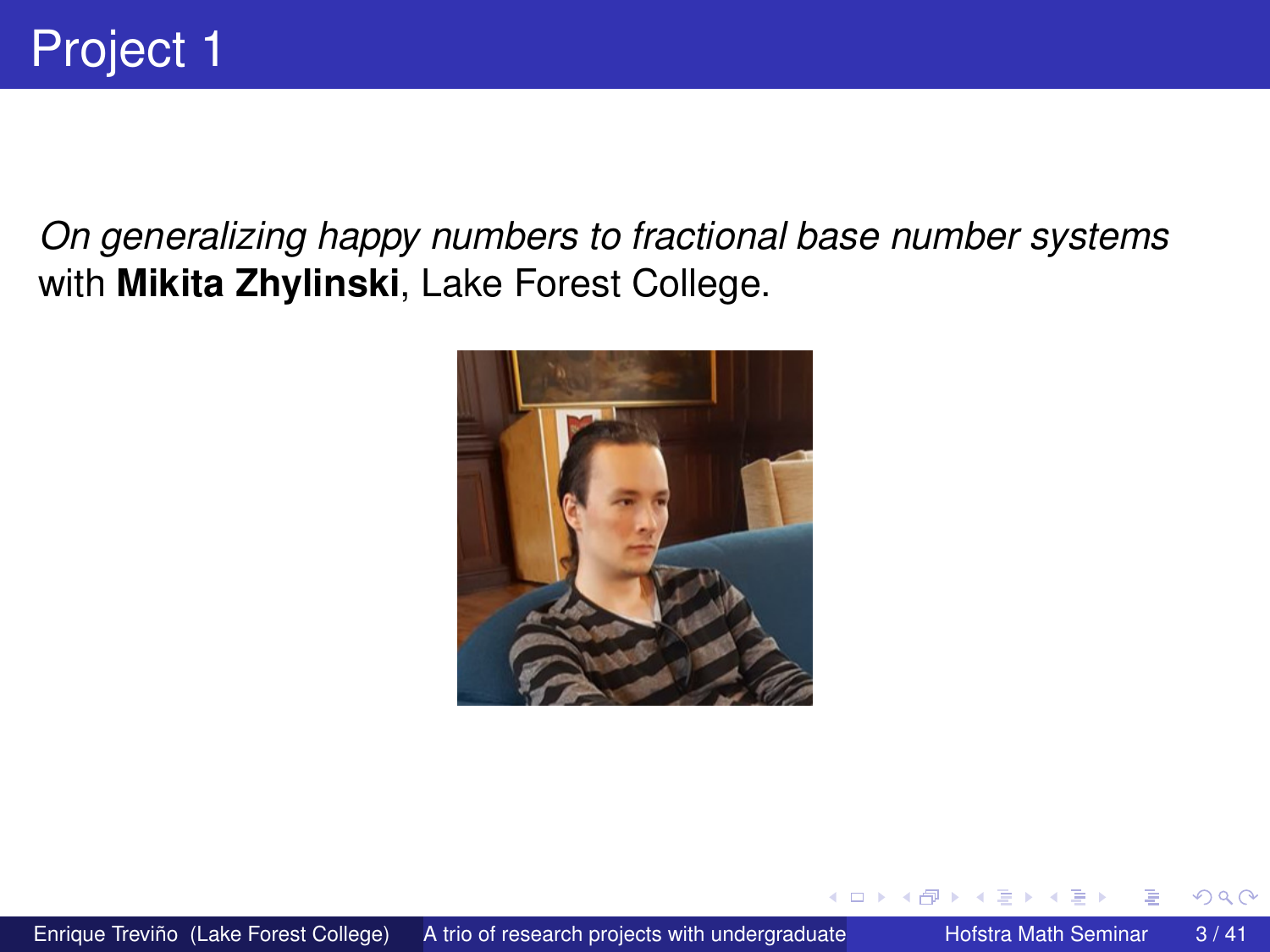- Let *S*(*n*) be the sum of the squares of the digits of *n*.
- Consider iterating *S* on positive integers.
- The number *n*, after enough iterations of *S*, eventually reaches 1 or it eventually reaches the cycle

 $4 \rightarrow 16 \rightarrow 37 \rightarrow 58 \rightarrow 89 \rightarrow 145 \rightarrow 42 \rightarrow 20 \rightarrow 4.$ 

- We call *n happy* if *n* eventually reaches 1 after enough iterations of *S*.
- 13 is happy since

$$
13\rightarrow 10\rightarrow 1.
$$

• Happy numbers are sequence A007770 in OEIS.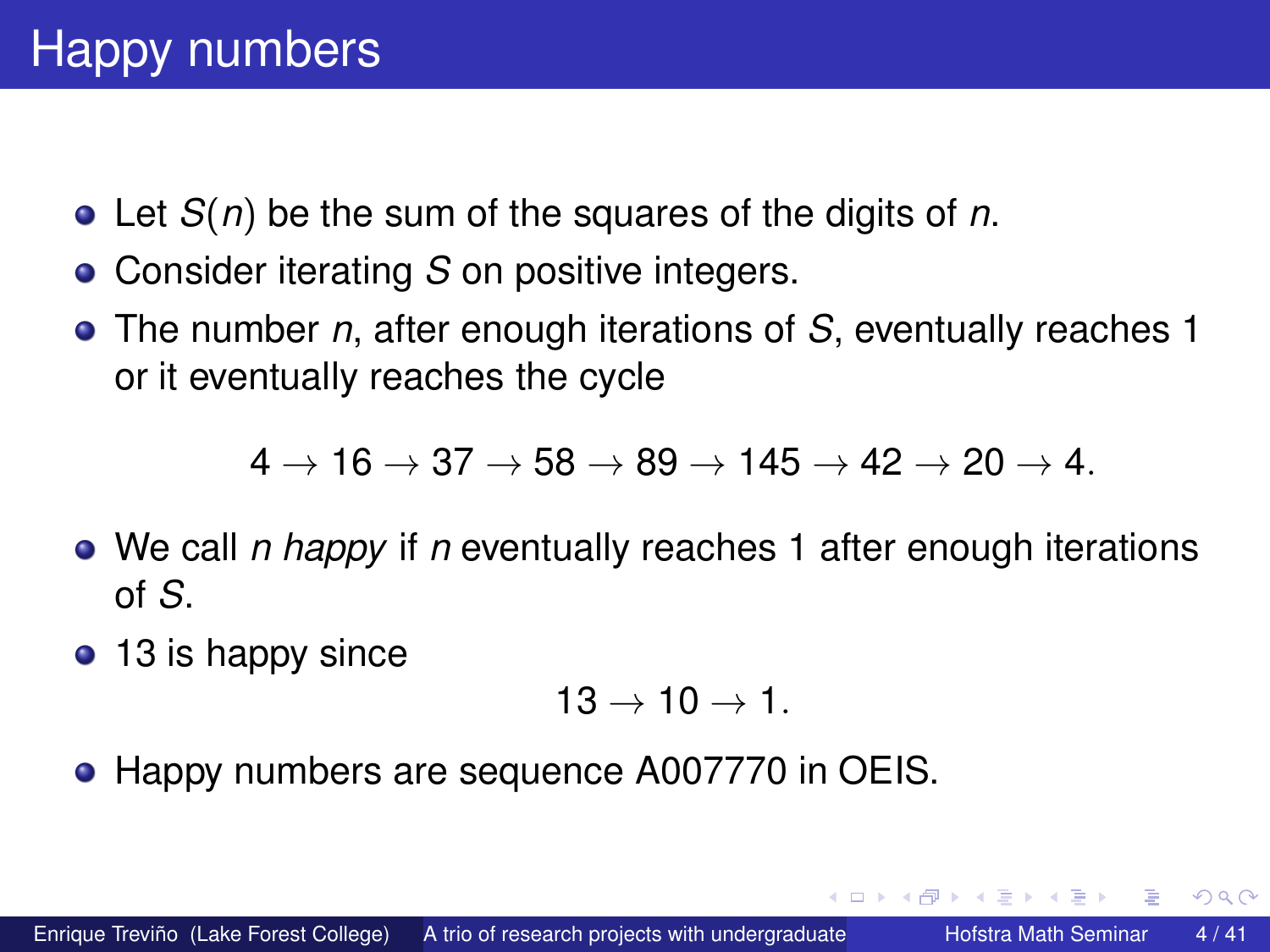**•** If *n* has  $m > 4$  digits, then

 $S(n) \leq 81m < 10^m$ .

**•** If  $n > 244$  has 3 digits, then

*S*(*n*) ≤ 243 < *n*.

- Therefore, for *n* ≥ 244, *S*(*n*) < *n*.
- We need only analyze what cycles are reached by positive integers  $<$  243. This can be checked with a computer.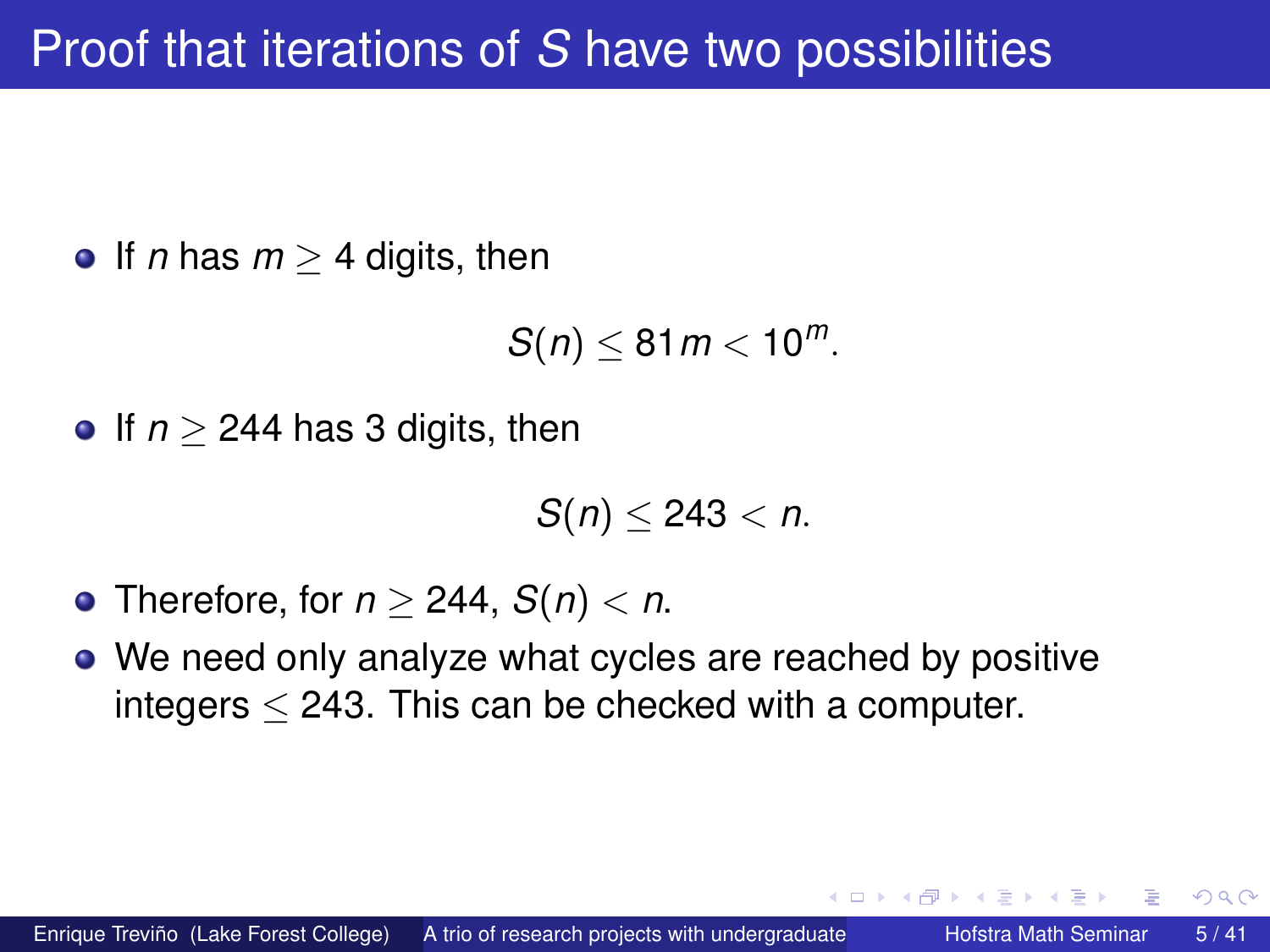Let *Se*,*b*(*n*) be the sum of the *e*-th powers of the base *b* digits of *n*. For example

$$
S_{3,5}(13)=2^3+3^3=35.\\
$$

- Grundman and Teeple, in 2001, generalized the notion of happy numbers to *e*-th power *b*-happy numbers for numbers that reach 1 after repeated iteration of *Se*,*b*.
- Grundman and Teeple were able to find the cycles that can be reached for  $S_{e,b}$  when  $e \in \{2,3\}$  and  $2 \leq b \leq 10$ .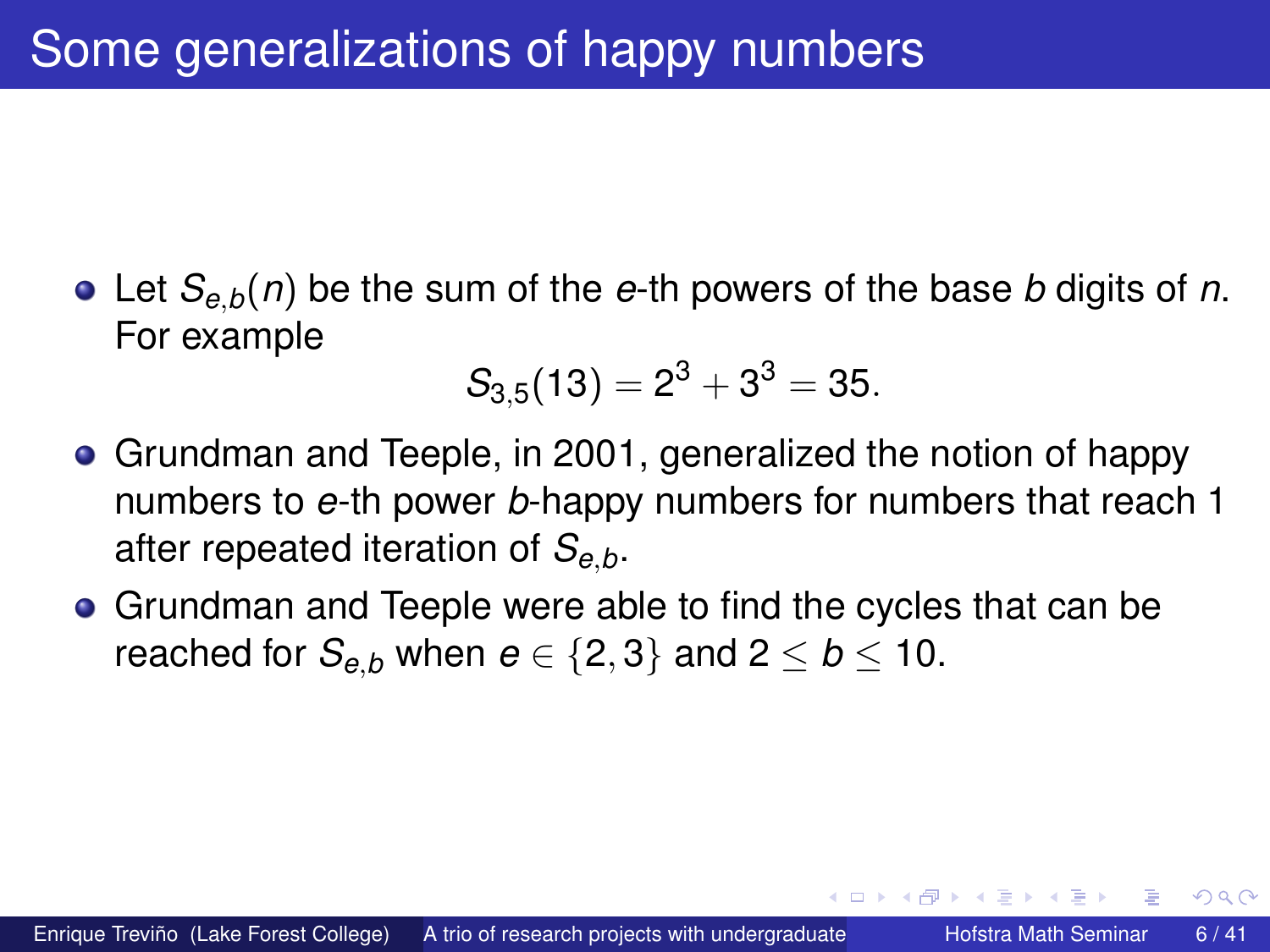| Base         | Fixed Points and Cycles                                                                                                      |
|--------------|------------------------------------------------------------------------------------------------------------------------------|
| $\mathbf{2}$ | 1                                                                                                                            |
| 3            | 1, 12, 22                                                                                                                    |
|              | $2 \rightarrow 11 \rightarrow 2$                                                                                             |
| 4            | 1                                                                                                                            |
| 5            | 1, 23, 33                                                                                                                    |
|              | $4 \rightarrow 31 \rightarrow 20 \rightarrow 4$                                                                              |
| 6            | 1                                                                                                                            |
|              | $32 \rightarrow 21 \rightarrow 5 \rightarrow 41 \rightarrow 25 \rightarrow 45 \rightarrow 105 \rightarrow 42 \rightarrow 32$ |
| 7            | 1, 13, 34, 44, 63                                                                                                            |
|              | $2 \rightarrow 4 \rightarrow 22 \rightarrow 11 \rightarrow 2$                                                                |
|              | $16 \rightarrow 52 \rightarrow 41 \rightarrow 23 \rightarrow 16$                                                             |
| 8            | 1, 24, 64                                                                                                                    |
|              | $4 \rightarrow 20 \rightarrow 4$                                                                                             |
|              | $5 \rightarrow 31 \rightarrow 12 \rightarrow 5$                                                                              |
|              | $15 \rightarrow 32 \rightarrow 15$                                                                                           |
| 9            | 1, 45, 55                                                                                                                    |
|              | $58 \rightarrow 108 \rightarrow 72 \rightarrow 58$                                                                           |
|              | $82 \rightarrow 75 \rightarrow 82$                                                                                           |
| 10           | 1                                                                                                                            |
|              | $4 \rightarrow 16 \rightarrow 37 \rightarrow 58 \rightarrow 89 \rightarrow 145 \rightarrow 42 \rightarrow 20 \rightarrow 4$  |

TABLE 1. Fixed points and cycles of  $S_{2, b}$ ,  $2 \le b \le 10$ 

**K ロ ト K 倒 ト K 走 ト** 

重

 $299$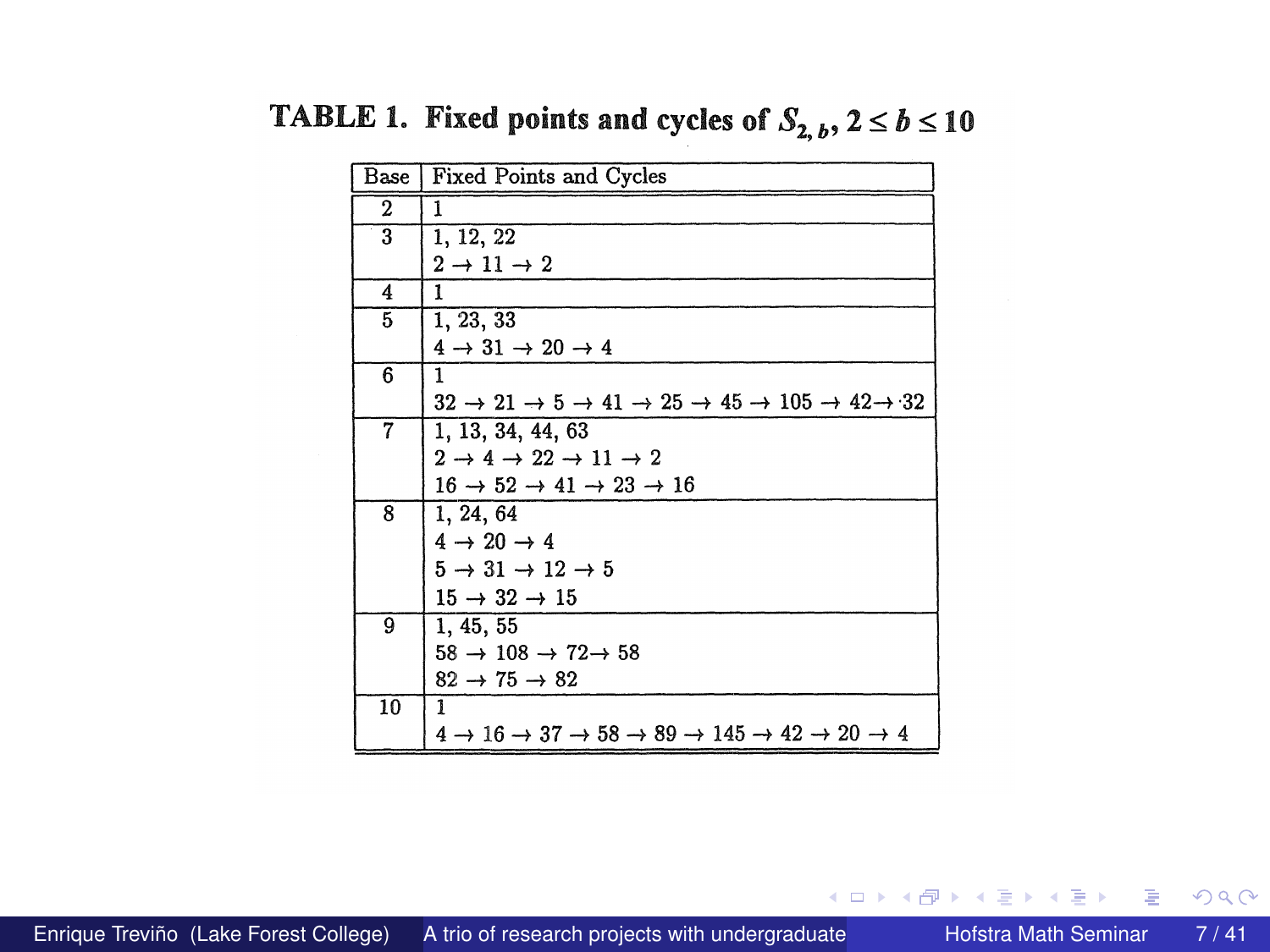## <span id="page-7-0"></span>More generalizations and other results

- El-Sedy and Siksek, in 2000, proved there are arbitrarily long sequences of consecutive happy numbers.
- Grundman and Teeple generalized El-Sedy's and Siksek's result to other bases and to other exponents.
- **Grundman and Harris generalized the result to negative bases.** (Yes, there is a way to represent numbers allowing for negative bases).
- Bland, Cramer, de Castro, Domini, Edgar, Johnson, Klee, Koblitz, and Sundaresan, in 2017, generalized the concept of happy numbers to **fractional bases** (but not the proof about arbitrarily long sequences of consecutive fractional based happy numbers).

イロト イ押ト イヨト イヨ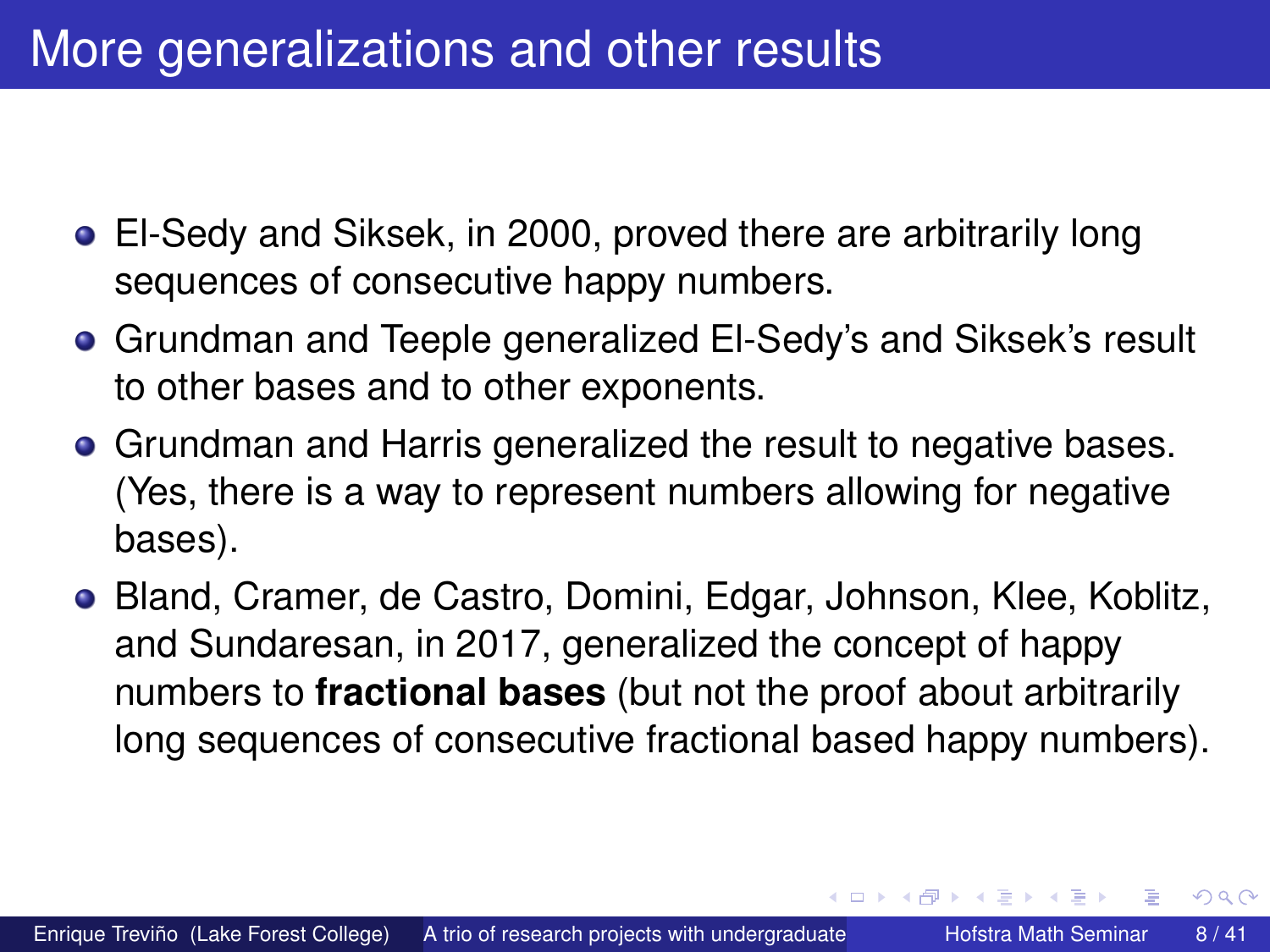### <span id="page-8-0"></span>Fractional Base

For any  $p/q$  with  $gcd(p, q) = 1$  and  $p > q$ , for every positive integer *n*, there exist *fractional digits*  $a_0, a_1, \ldots, a_r$  satisfying  $0 \le a_i < p$  for *i* ∈ {0, 1, . . . , *r* − 1} and 0 <  $a_r$  < *p* such that

$$
n=\sum_{i=0}^r a_i\left(\frac{p}{q}\right)^i.
$$

We will write

$$
n=\overline{a_r a_{r-1} a_{r-2} \dots a_2 a_1 a_0}_{\frac{p}{q}}.
$$

| n | n in base 3/2                 | n  | n in base 3/2                   |
|---|-------------------------------|----|---------------------------------|
| 0 | $\overline{0}_{\frac{3}{2}}$  | 6  | $\overline{210}_{\frac{3}{2}}$  |
| 1 | $\overline{1}_{\frac{3}{2}}$  | 7  | $\overline{211}_{\frac{3}{2}}$  |
| 2 | $\overline{2}_{\frac{3}{2}}$  | 8  | $\overline{212}_{\frac{3}{2}}$  |
| 3 | $\overline{20}_{\frac{3}{2}}$ | 9  | $\overline{2100}_{\frac{3}{2}}$ |
| 4 | $\overline{21}_{\frac{3}{2}}$ | 10 | $\overline{2101}_{\frac{3}{2}}$ |
| 5 | $\overline{22}_{\frac{3}{2}}$ | 11 | $\overline{2102}_{\frac{3}{2}}$ |

Table: The first 12 non-negative integers in the [3/2](#page-7-0) [ba](#page-9-0)[s](#page-7-0)[e](#page-8-0) [n](#page-9-0)[um](#page-0-0)[b](#page-40-0)[er](#page-0-0) [sy](#page-40-0)[ste](#page-0-0)[m.](#page-40-0)  $\Omega$ 

Enrique Treviño (Lake Forest College) A trio of research projects with undergraduate Hofstra Math Seminar 9/41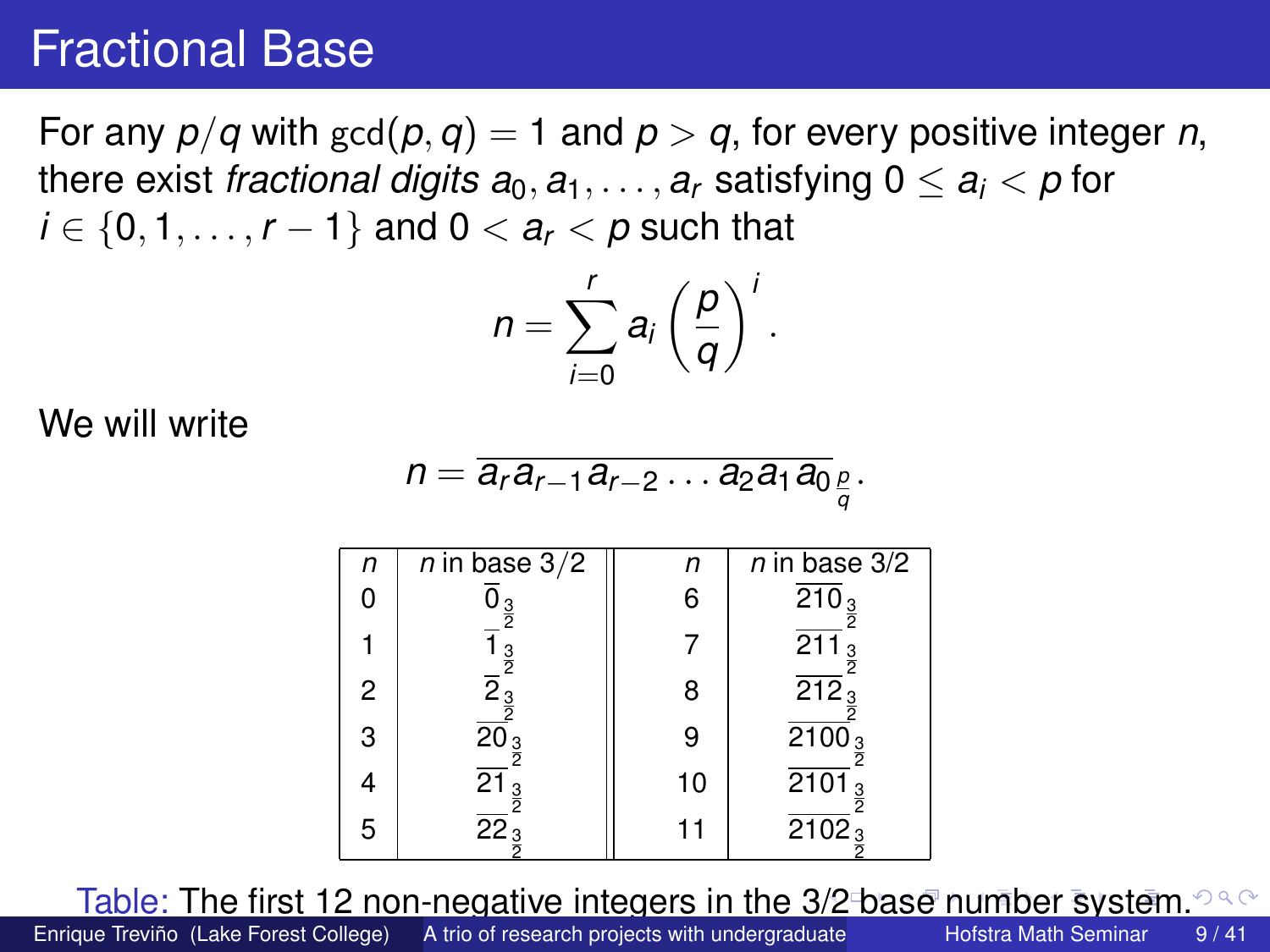<span id="page-9-0"></span>Working with **Mikita Zhylinski**, we worked on the following questions raised by Bland et. al.

- <sup>1</sup> Can we find the cycles reached by *Se*,*<sup>b</sup>* for different *e*-th powers when  $p/q = 3/2?$
- <sup>2</sup> Can we find the cycles reached by *Se*,*<sup>b</sup>* for different *p*/*q* when we restrict to  $e = 2$ ?
- <sup>3</sup> Are there positive integers *n* of arbitrarily large **height**?

4 ロ ト ィ *同* ト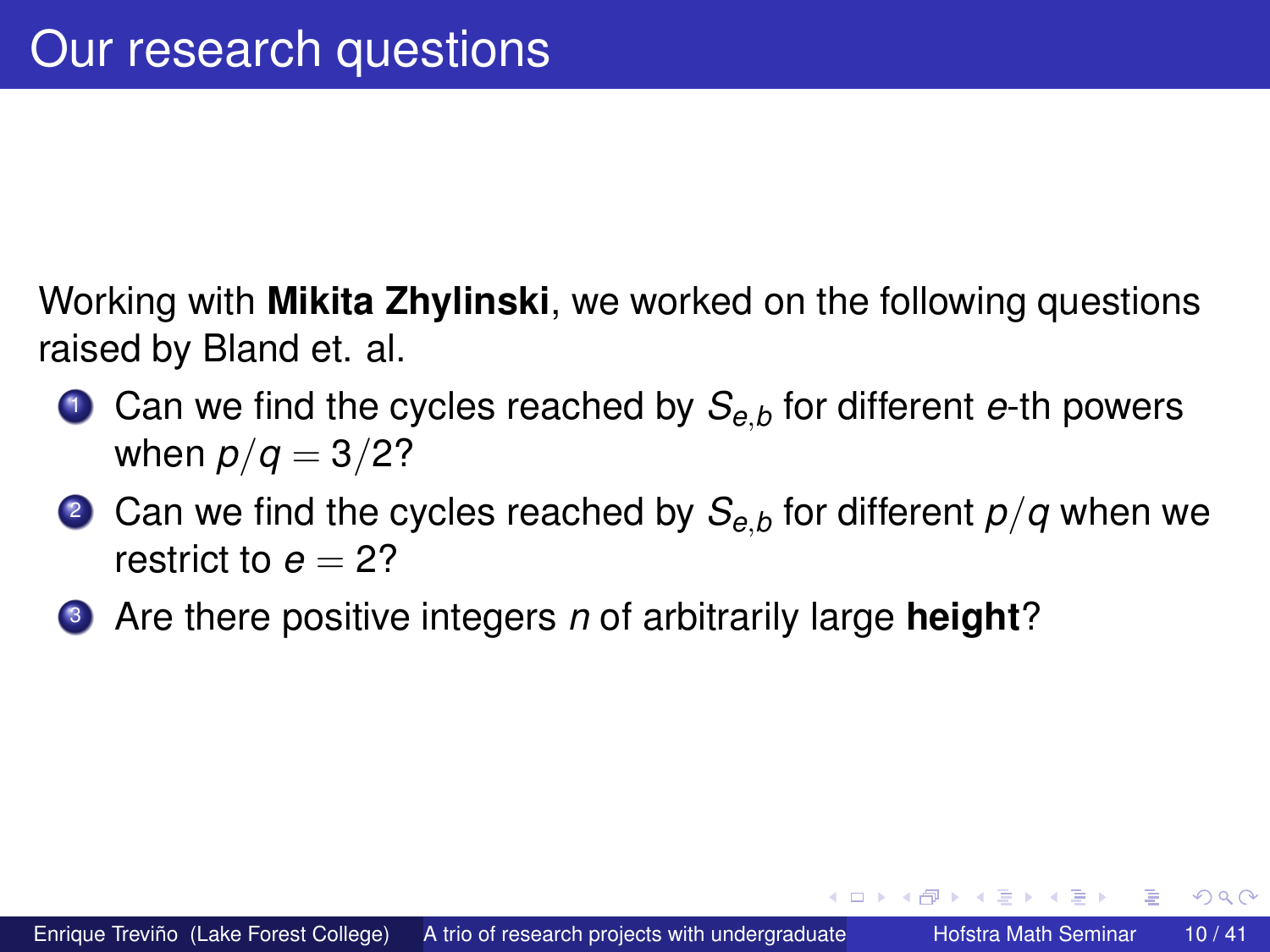### <span id="page-10-0"></span>Answer to Question 1

| e  | Cycles                                                           | $n^*$ |
|----|------------------------------------------------------------------|-------|
| 1  | (1), (2)                                                         | 2     |
| 2  | (1), (5, 8, 9)                                                   | 8     |
| 3  | (1), (9), (10), (17, 18)                                         | 32    |
| 4  | (1), (51), (52)                                                  | 77    |
| 5  | (1), (131), (98, 99)                                             | 185   |
| 6  | $(1), (197, 260, 387, 323, 263, 450), (324, 131, 259)$           | 419   |
| 7  | (1), (771, 516, 643, 518)                                        | 1211  |
| 8  | (1), (1539, 775, 1284), (1287, 1794, 1796, 2052), (1032), (1033) | 2723  |
| 9  | (1), (2566), (2565)                                              | 6557  |
| 10 | (1), (10247)                                                     | 13118 |
| 11 | $(1), (14342, 16388, 14344), (14341), (14340)$                   | 27968 |
| 12 | (1), (28678), (28677)                                            | 62933 |

Table: Cycles reached when iterating  $\mathcal{S}_{e,\frac{3}{2}}$ , and the value of  $n^*$  for different values of *e*.

4 ロ ト ィ *同* ト

医单侧 医单

Þ

 $299$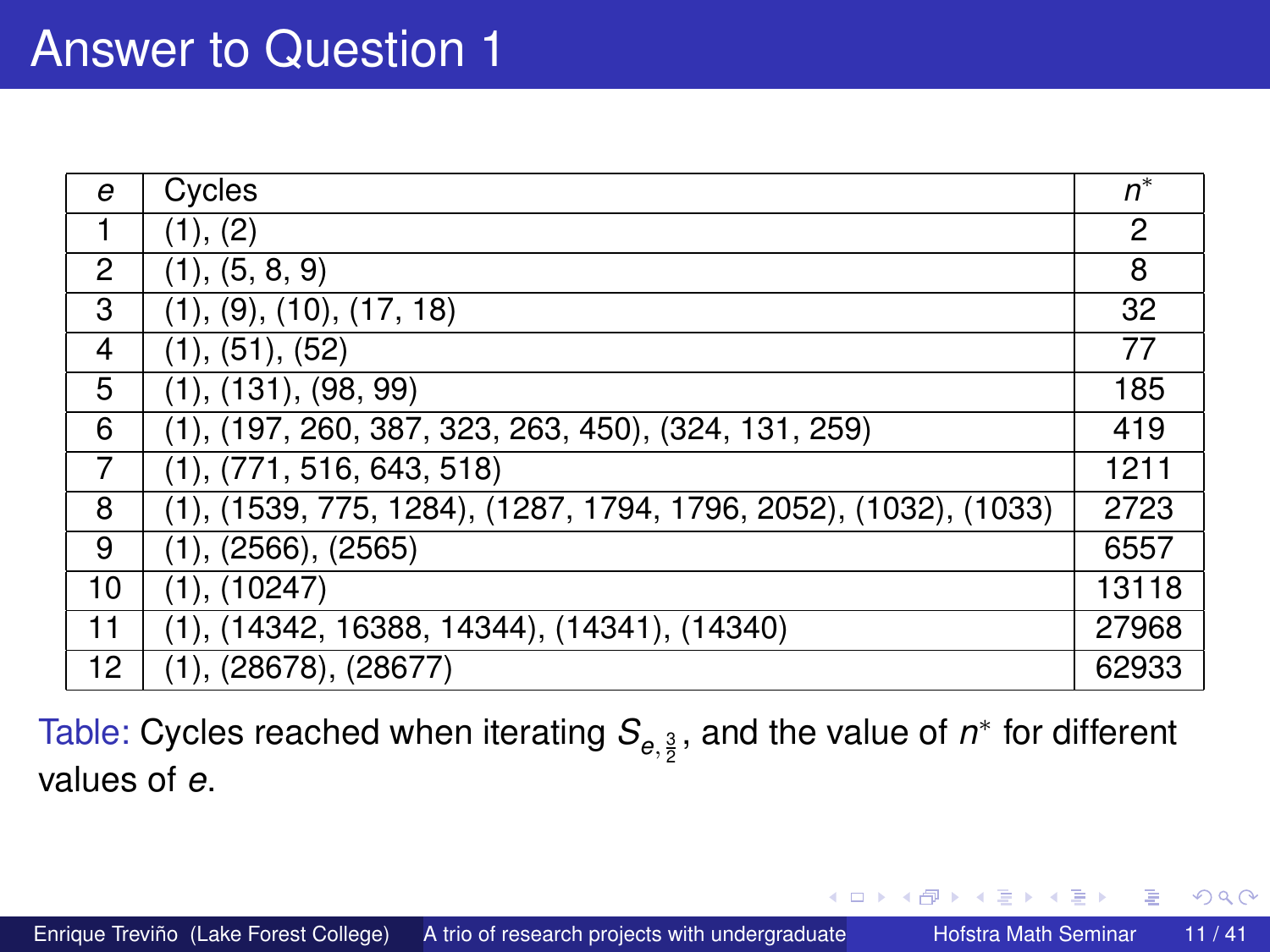### <span id="page-11-0"></span>Answer to Question 2

| p/q | $e = 2$                                                                            | $e = 3$                                                                                                                                                                                                       | $e = 4$                                                                                                                                                                                                                                                     |
|-----|------------------------------------------------------------------------------------|---------------------------------------------------------------------------------------------------------------------------------------------------------------------------------------------------------------|-------------------------------------------------------------------------------------------------------------------------------------------------------------------------------------------------------------------------------------------------------------|
| 5/2 | $(16, 6, 5, 4)$ ,<br>$(32, 24, 29)$ ;<br>$n^* = 39$                                | (65), (163, 190, 73, 118, 64),<br>(81), (80), (66), (17);<br>$n^* = 239$                                                                                                                                      | (371, 276, 275, 274), (355, 130, 113),<br>$(195, 353)$ ;<br>$n^* = 1039$                                                                                                                                                                                    |
| 5/3 | (34, 50), (25),<br>(26), (59), (23),<br>(11), (10);<br>$n^* = 59$                  | (100, 38, 64, 102, 46), (101, 39),<br>(127, 107, 73, 135), (162), (193),<br>(190, 166, 218), (199, 237);<br>$n^* = 284$                                                                                       | (772, 804, 454, 788, 950, 658, 934,<br>1126, 1028, 1202, 868, 936, 390),<br>(1027, 1137, 1125),<br>(1122, 994), (1299), (101), (100);<br>$n^* = 1324$                                                                                                       |
| 5/4 | $(66, 55)$ , $(50)$ ,<br>$(58, 75, 49, 56, 67)$ ,<br>(74, 83), (51);<br>$n^* = 74$ | (311, 251, 247, 231, 371),<br>$(361)$ , $(417)$ , $(374)$ , $(360)$ , $(314)$ ,<br>(424, 418, 436, 272, 328, 364);<br>$n^* = 464$                                                                             | (1786, 1880, 1403, 1594, 1659, 2011,<br>2075, 1579, 2057, 1947, 1688, 1229,<br>1641, 1676, 1946, 1673, 1851, 1592,<br>1419, 1974, 2058, 2012, 2090);<br>$n^* = 2639$                                                                                        |
| 7/2 | $(25, 52), (97)$ ;                                                                 | (341, 591, 376, 143, 187, 216,<br>352, 25, 280, 244, 469, 63,<br>128, 44, 141, 161, 197, 73, 307,<br>467, 377, 234, 182, 91),<br>$(35)$ , $(288, 343, 9, 16, 72)$ ,<br>$(36)$ , $(189)$ , $(190)$ , $(468)$ ; | (914, 2065, 1953, 1538, 2819, 2690, 2210,<br>1507. 1491. 2610. 1856. 1348. 1666. 259.<br>1808, 2659, 3136, 1824),<br>(1634, 1731, 994), (371, 34, 1313),<br>(130, 354, 289, 1938, 3265, 2930, 1474, 1570),<br>(451, 195, 2177, 1554, 179, 513, 2034, 2530); |
|     | $n^* = 97$                                                                         | $n^* = 615$                                                                                                                                                                                                   | $n^* = 5417$                                                                                                                                                                                                                                                |

Tabl[e](#page-10-0): Cycles reached whe[n](#page-0-0) iterating  $\mathcal{S}_{e, \frac{\rho}{q}}$ , and the [va](#page-10-0)[lu](#page-12-0)e [of](#page-11-0)  $n^*$  [for](#page-40-0) [di](#page-0-0)[ffe](#page-40-0)[re](#page-0-0)[nt](#page-40-0)  $2990$ 

| values of a and $n/a$                 |
|---------------------------------------|
| Enrique Treviño (Lake Forest College) |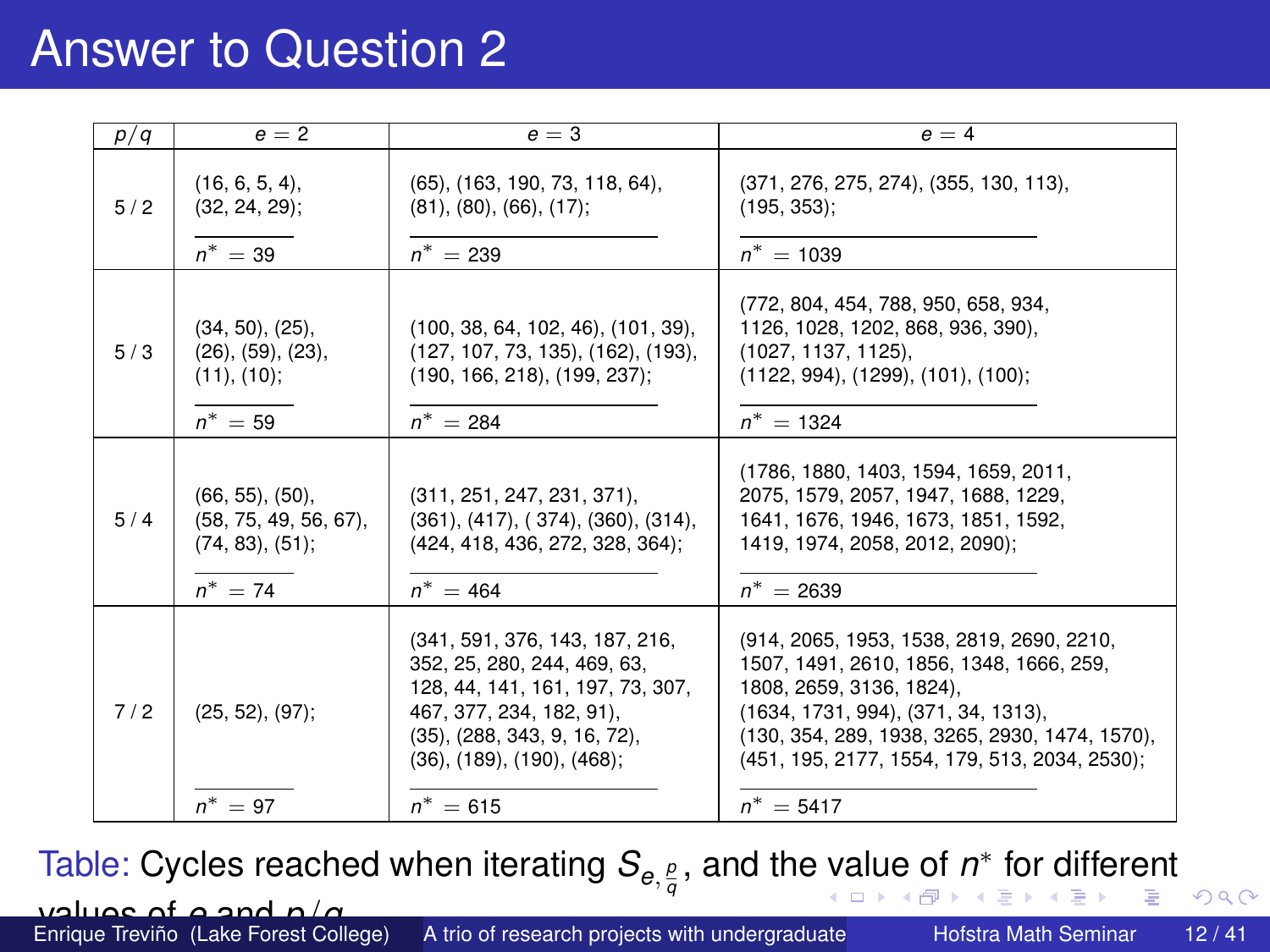<span id="page-12-0"></span>For a number *n*, the height is the number of iterations of *Se*,*<sup>b</sup>* it takes to reach a cycle.

Examples for  $e = 2, b = 10$ :

- The height of 13 is 2 since  $13 \rightarrow 10 \rightarrow 1$ .
- The height of 14 is 6 because

$$
14 \rightarrow 17 \rightarrow 50 \rightarrow 25 \rightarrow 29 \rightarrow 85 \rightarrow 89.
$$

• The height of 15 is 4 because

$$
15\rightarrow 26\rightarrow 68\rightarrow 100\rightarrow 1.
$$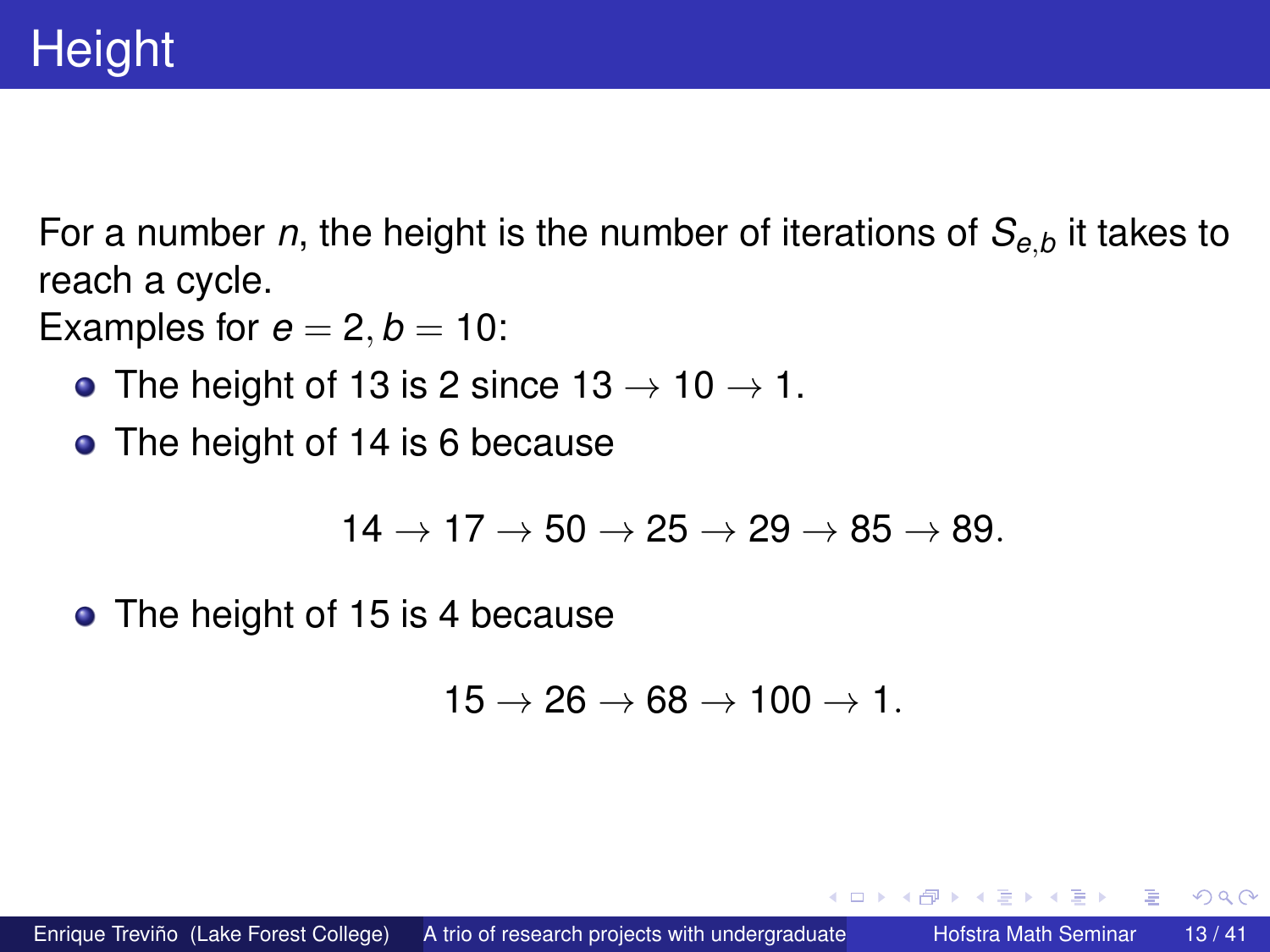Let's prove that for the happy function  $S_{2,10}$ , the height of a number can be arbitrarily large.

- 14 has height 6.
- **o** The number

$$
m=\underbrace{11\cdots 1}_{14}
$$

has height 7 since  $S(m) = 14$ .

Then the number with *m* 1's has height 8 and so on.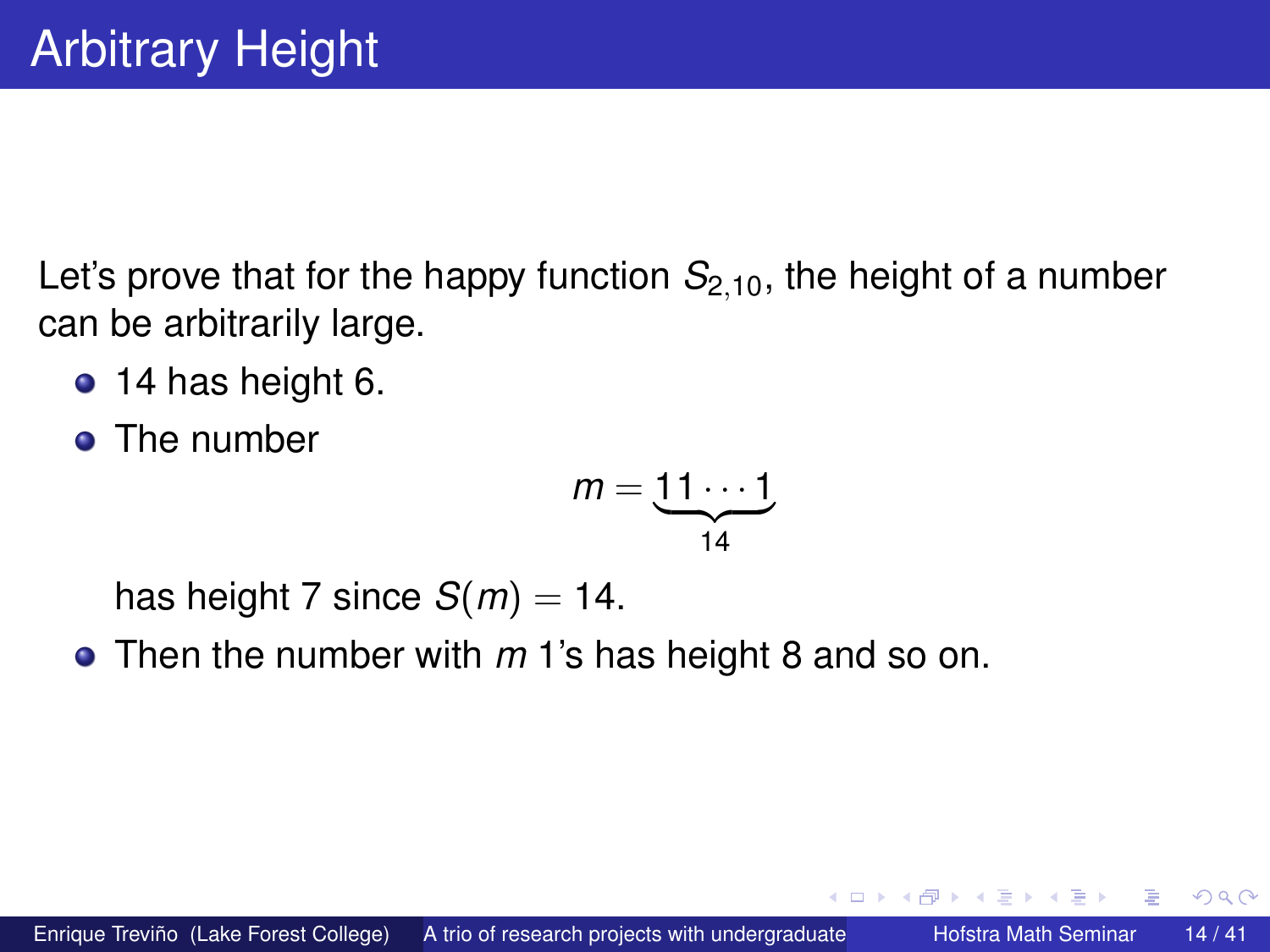#### Theorem

*Let*  $p > q$  *be positive integers with*  $gcd(p, q) = 1$ , and let e and H be *positive integers. If q* = 2 *or e* = 1*, then there exists an integer n such that the height of n is H.*

(□ ) ( )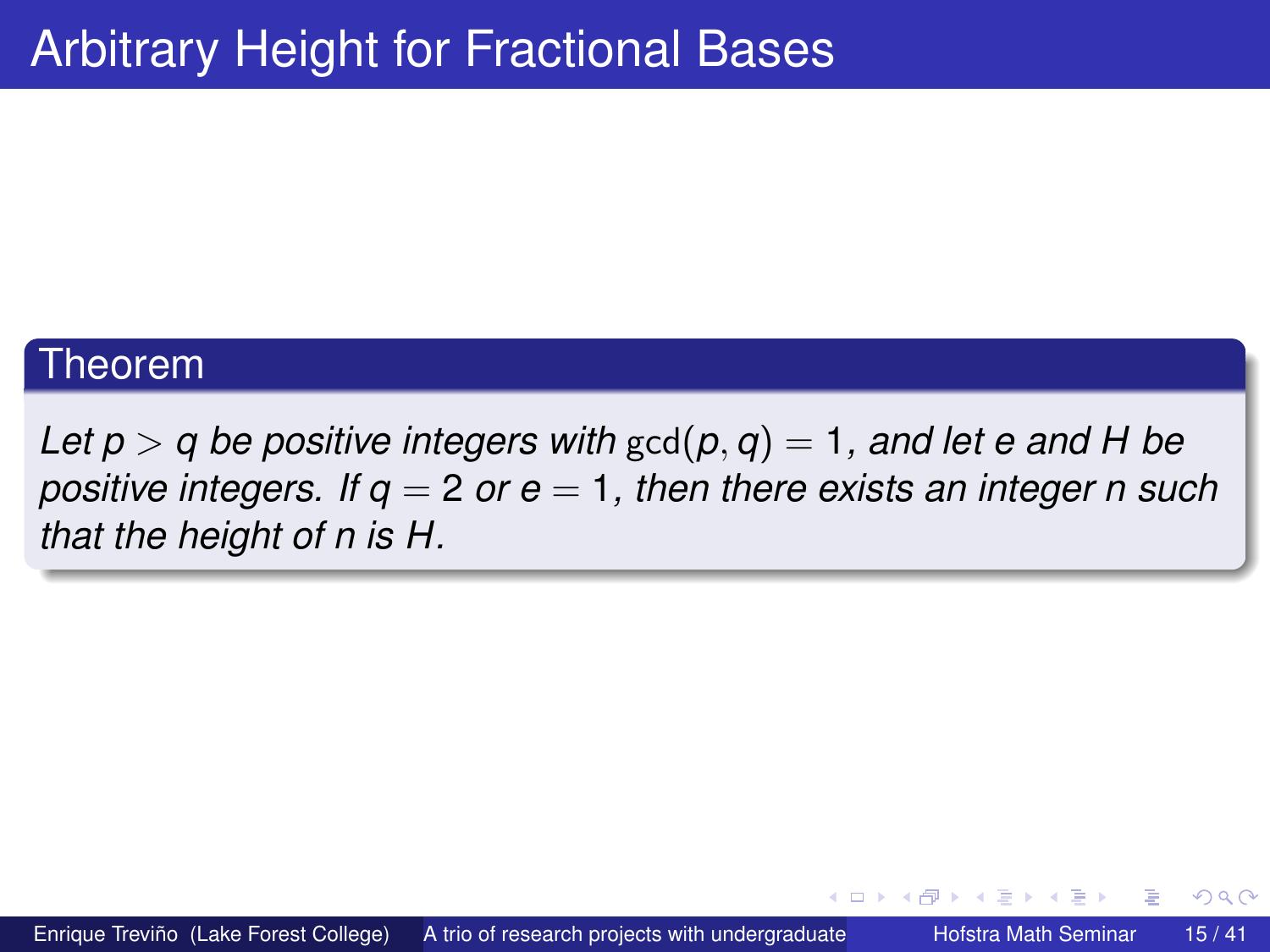## Sketch of the Proof

- We will show that for  $k \geq 2^e,$  there is an even integer  $n$  such that  $S_{e, p/2}(n) = k$ .
- Taking *n* = 2 we get that it's true for 2*<sup>e</sup>* .
- Assume there is an even *m* such that  $\mathcal{S}_{e,p/2}(m)=k.$
- Let  $m=2^b c$  with  $b\geq 1$  and  $c$  odd. Write  $m$  in base  $p/2$  as

$$
m=\overline{a_ra_{r-1}\cdots a_1a_0}.
$$

#### **o** Then

$$
\left(\frac{p}{2}\right)^{b}m+1=\overline{a_ra_{r-1}\cdots a_1a_0\underbrace{0\cdots 0}_{b-1}},
$$

where there are  $b - 1$  zero digits.

 $(p/2)^{b}m+1$  is even. Furthermore, since it has the same digits as before with *b* − 1 zeroes added and one 1 added, the sum of the *e*-th powers of the digits is  $k + 1$ .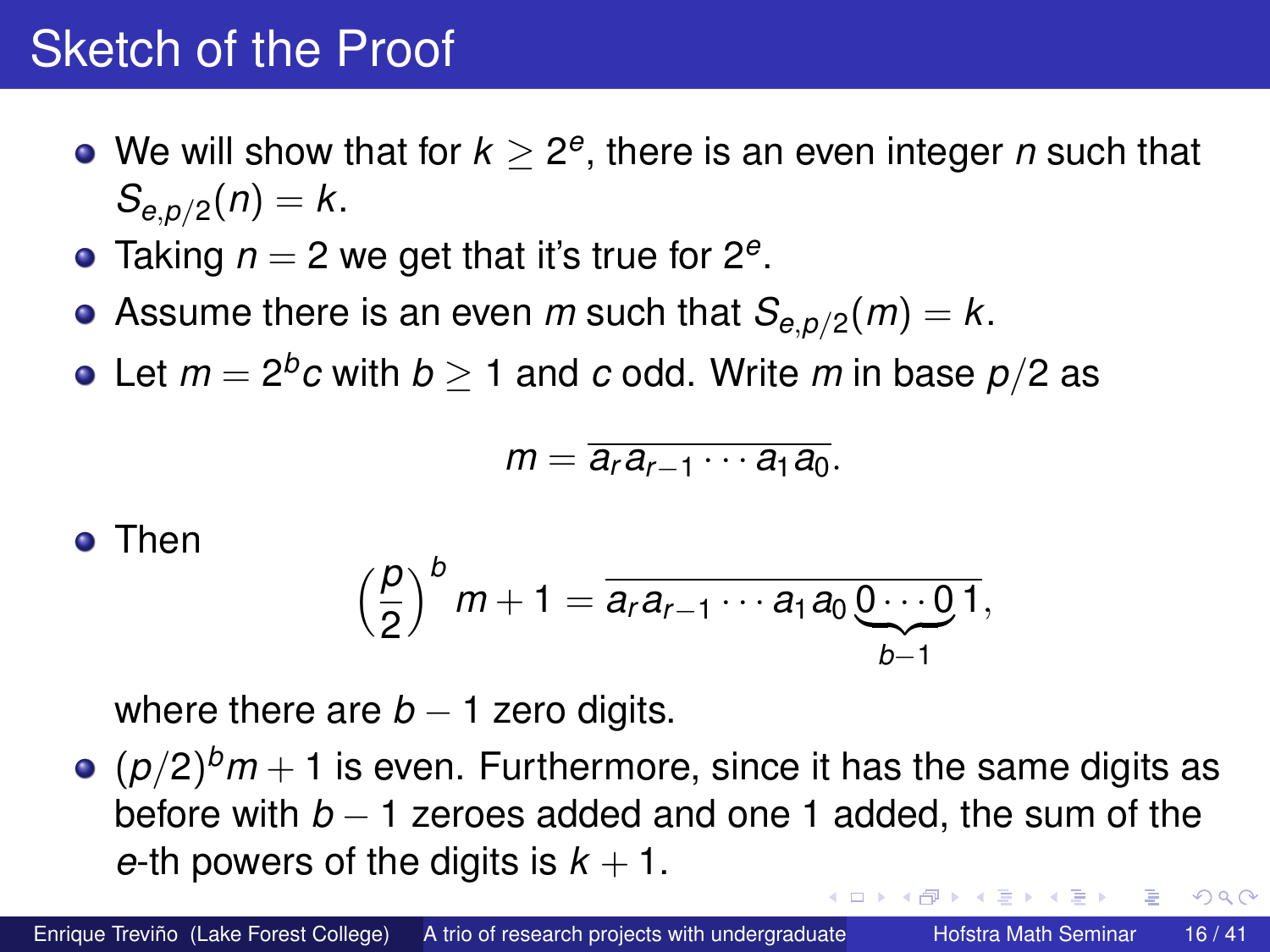*On a sequence related to the factoradic representation of an integer* with **Maximiliano Sánchez Garza**, Universidad Autónoma de Nuevo León.

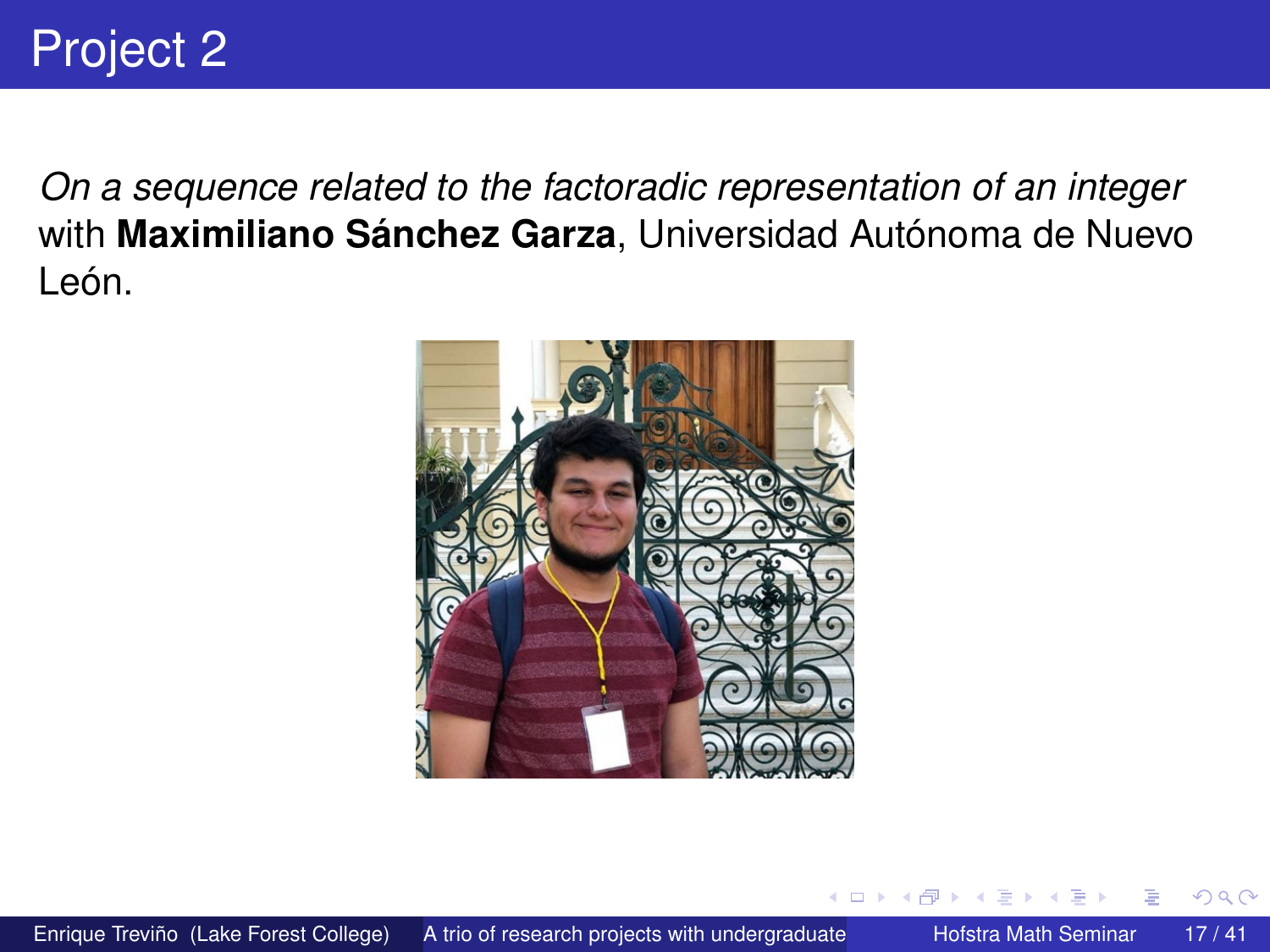Every positive integer *n* can be written uniquely in the form

$$
n=\sum_{i=1}^k a_i\cdot i!,
$$

for some positive integer *k* satisfying  $1 \le a_k \le k$ , and  $0 \le a_i \le i$ for  $1 \le i \le k - 1$ .

- We call this the **factoradic expansion** of *n*.
- We will use the notation  $n = (a_k a_{k-1} \cdots a_1)_!$  to express a number written in its factoradic expansion.
- For example,  $8 = 110$  because  $8 = 0 \cdot 1! + 1 \cdot 2! + 1 \cdot 3!$ .

( ロ ) ( *同* ) ( ヨ ) ( ヨ )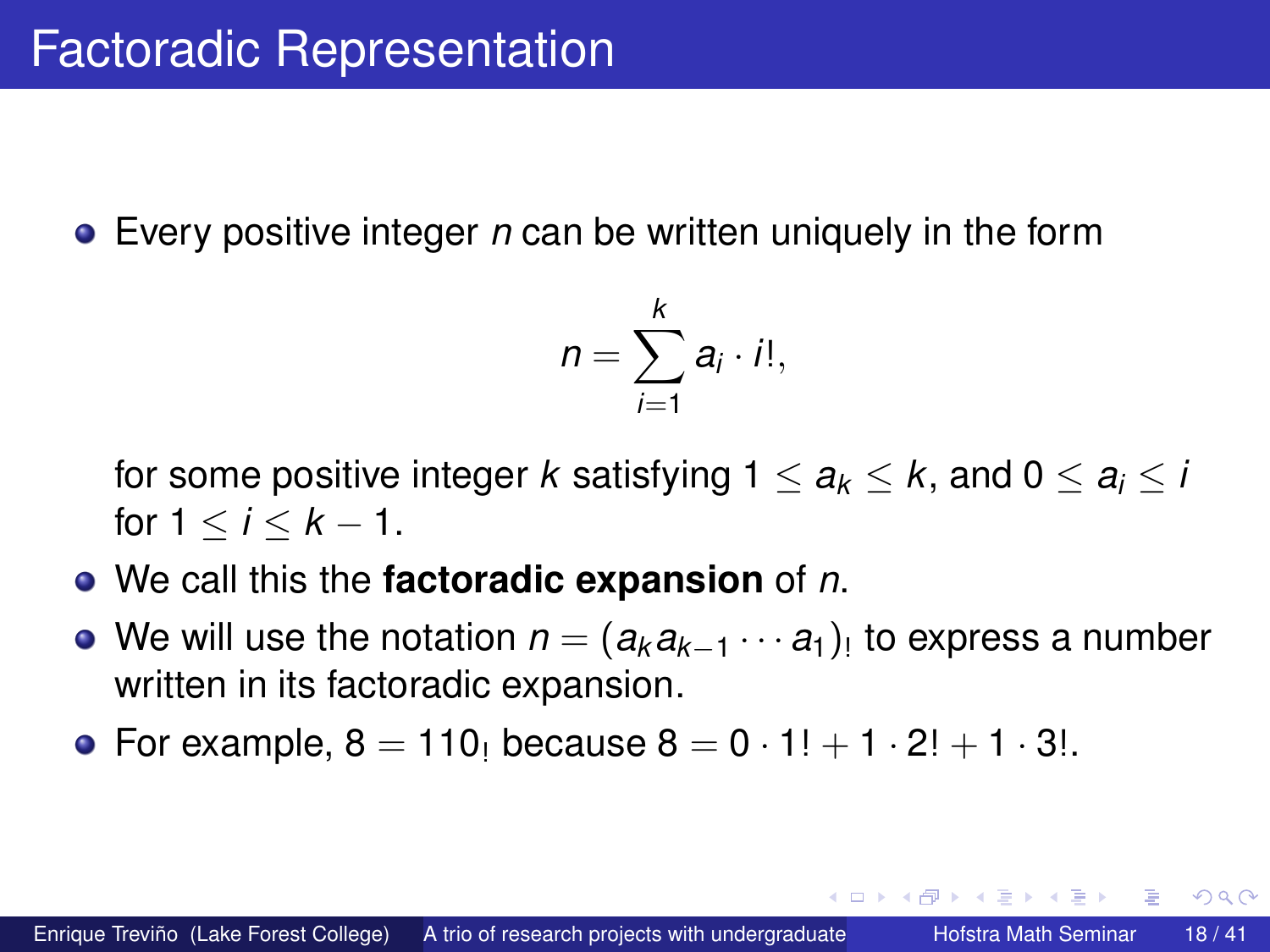- Carlson, Goedhart, and Harris, in 2020, generalized the concept of happy numbers to factoradic expansions as follows: let  $S_{r}$ <sub>1</sub> $(n)$ be the sum of the *r*-th powers of the factoradic digits of a number *n*, then a positive number *n* is an *r*-power factoradic happy number if there exists an integer  $k$  such that  $S_{r, !}^{k}(n) = 1$  (the  $k$ -iteration of  $S_{r,1}$  is 1).
- Their main theorem is that for  $r \in \{1, 2, 3, 4\}$ , there exist arbitrarily long sequences of consecutive *r*-power factoradic happy numbers.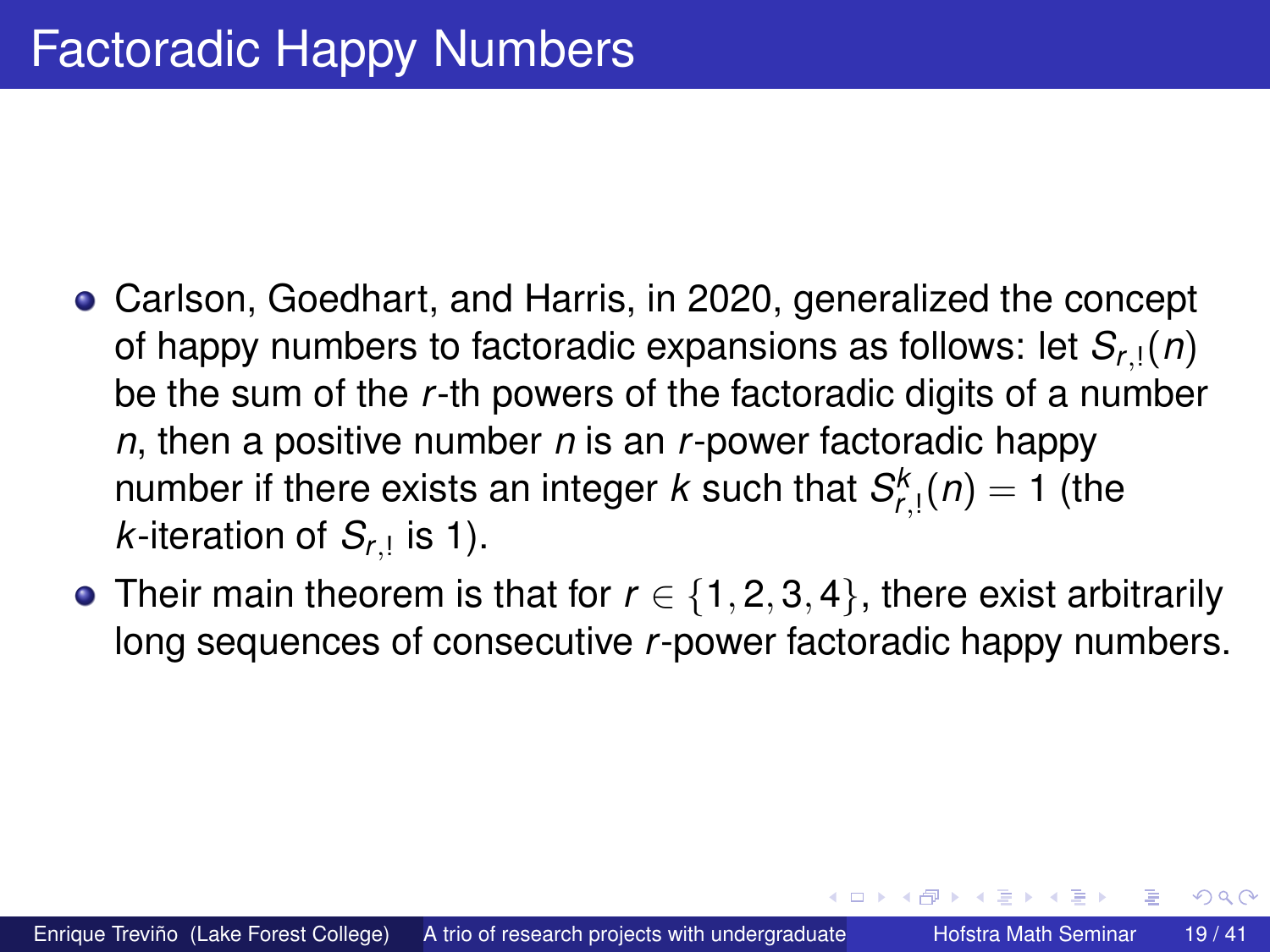Let *r* be a positive integer and define *j<sup>r</sup>* to be the smallest positive integer *n* satisfying

 $n! > n^{r-1}.$ 

### Theorem (Carlson, Goedhart, Harris, 2020)

*Let r be a positive integer satisfying*  $2 \le r \le 30$ *. Write n in its factoradic expansion as n* =  $\sum_{i=1}^k a_i$ *i*! *with* 1  $\le a_k \le k$ , and 0  $\le a_i \le k$ *for i* ∈ {1, 2, . . . , *k* − 1}*.* Let

$$
S_{r,1}(n)=\sum_{i=1}^k a_i^r.
$$

*Then for n*  $\geq (j_r + 1)!$ ,

$$
S_{r,1}(n)
$$

The South

4 D > 4 O +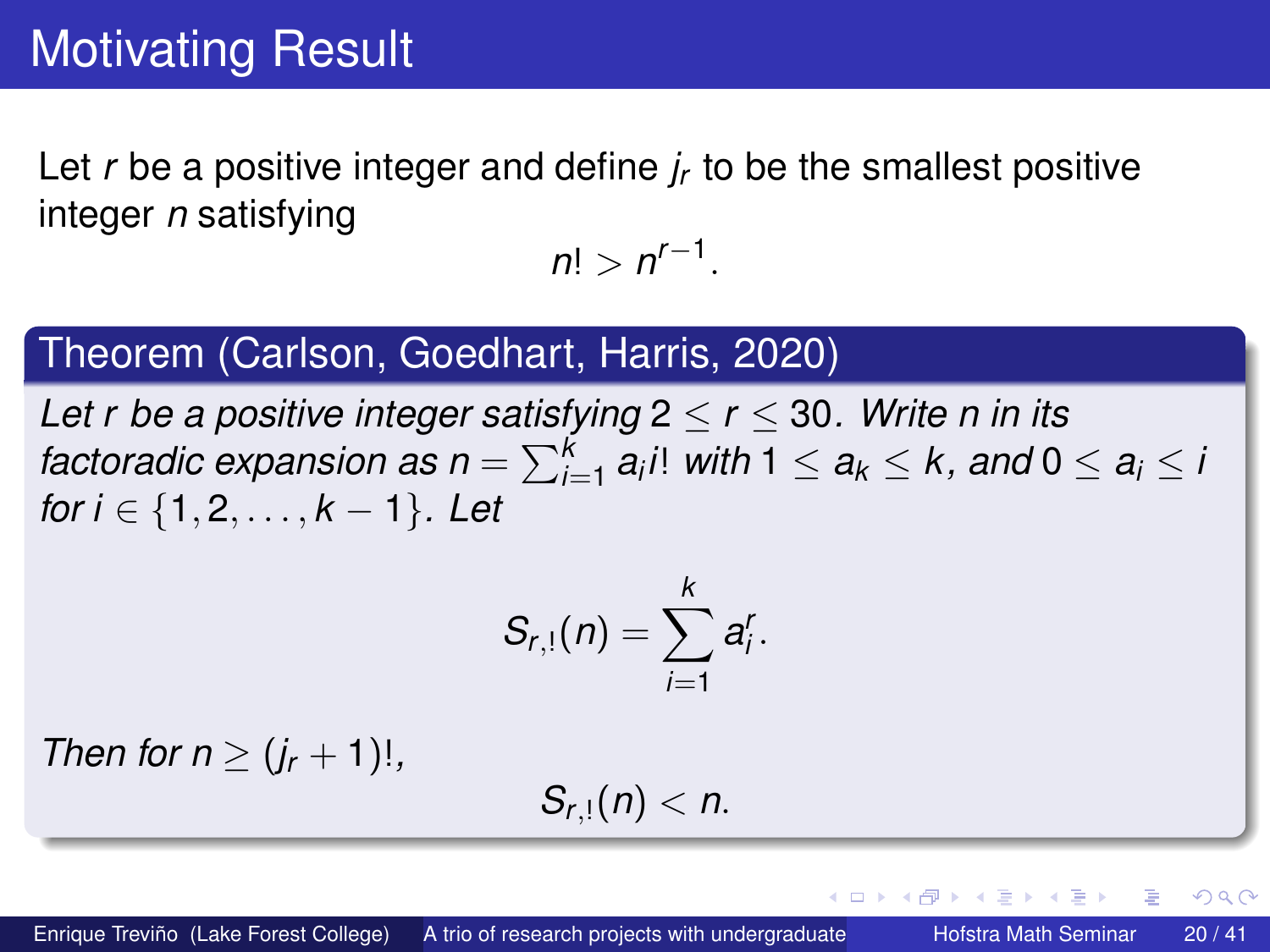Let *r* be a positive integer and define *j<sup>r</sup>* to be the smallest positive integer *n* satisfying

 $n! > n^{r-1}.$ 

The first 20 values of *j<sup>r</sup>* in the On-line Encyclopedia of Integer Sequences are

{2, 3, 4, 6, 7, 8, 10, 11, 12, 14, 15, 16, 18, 19, 20, 22, 23, 24, 25, 27}.

• It is sequence A230319 in OEIS.

4 ロ ト ィ *同* ト

. . . . . . .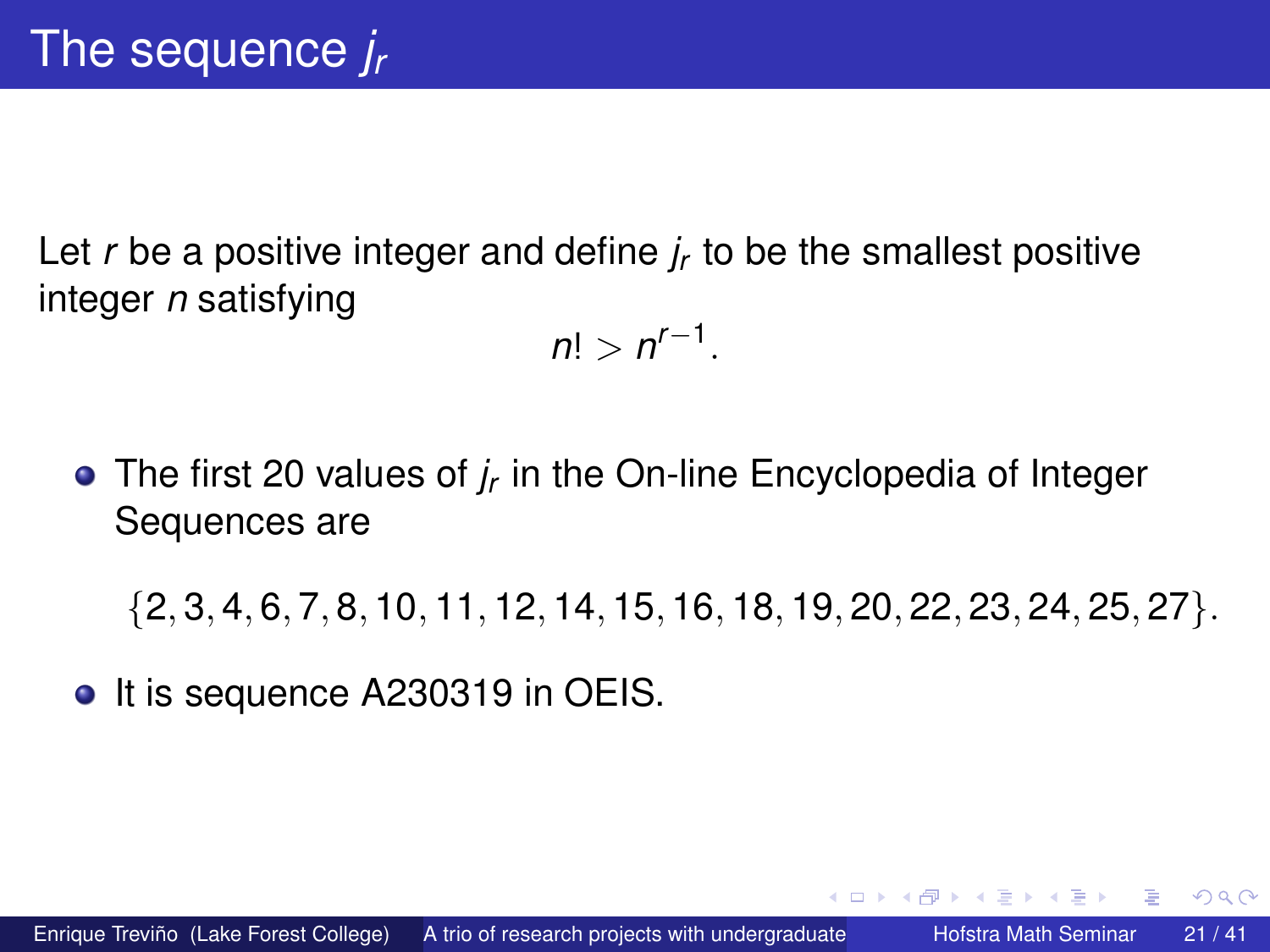Some properties of *j<sup>r</sup>* we proved:

- *jr*+<sup>1</sup> − *j<sup>r</sup>* ∈ {1, 2} for all *r*.
- Let ε > 0 be a real number. Then there exists *M* such that, for integers  $r > M$ , we have that  $j_r < (1 + \varepsilon)r$ .
- **•** For a positive integer *r*, there exists a real number  $\theta_r$  such that

$$
j_r = r + \frac{r}{\log r} + \theta_r \left( \frac{r}{\log r} \right),
$$

with  $\theta_r \to 0$  as  $r \to \infty$ .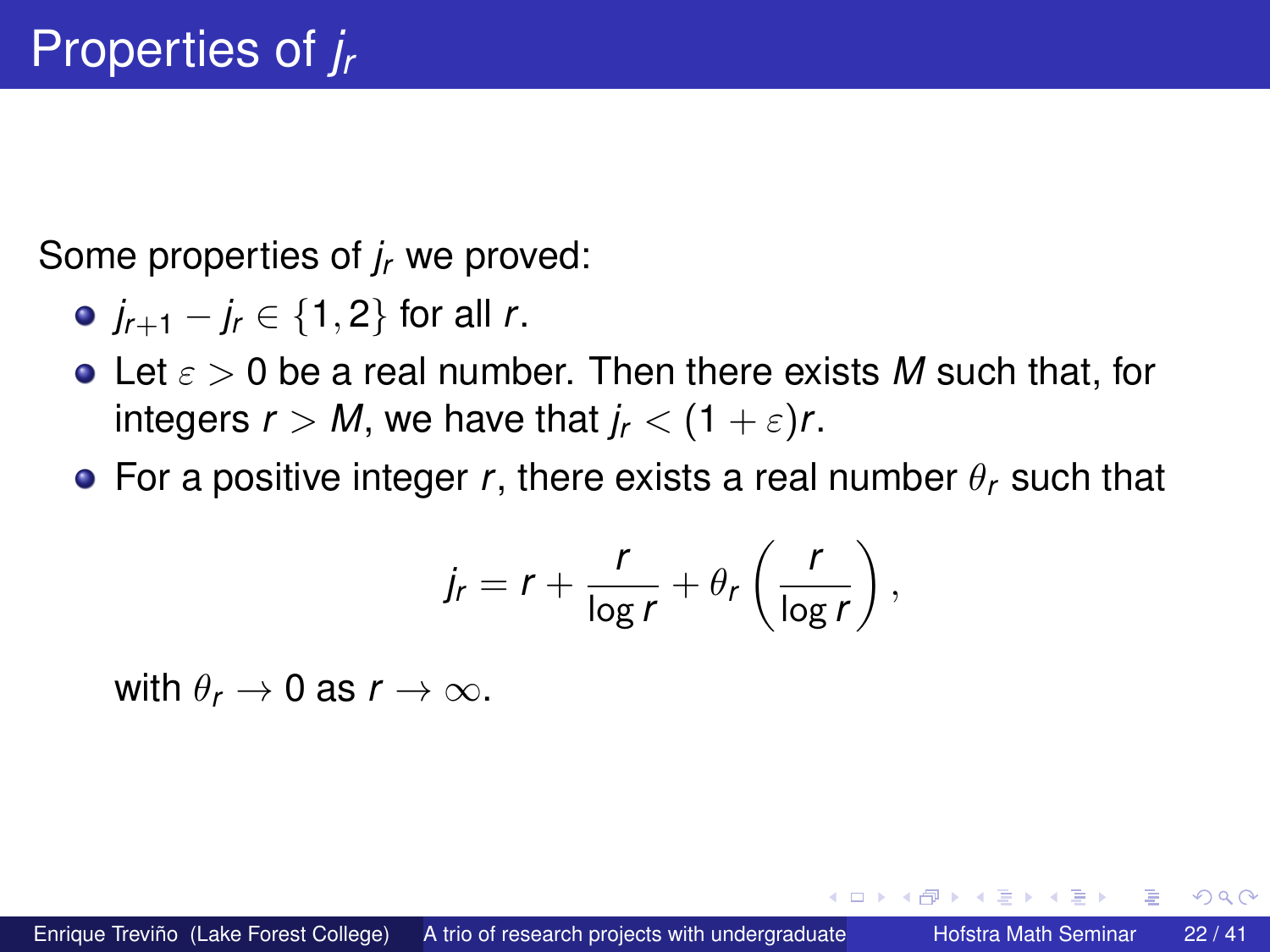### We know  $j_{r+1} - j_r \in \{1, 2\}$ . Let *r* be a *j*-prime if  $j_{r+1} - j_r = 2$ .

#### Theorem

### *Let*  $J(x) = \{r \le x \mid r \text{ is a } j\text{-prime}\}$ . *Then*

$$
J(x) \sim \frac{x}{\log x} \sim \pi(x).
$$

イロト イ押 トイラト イラト

в

 $298$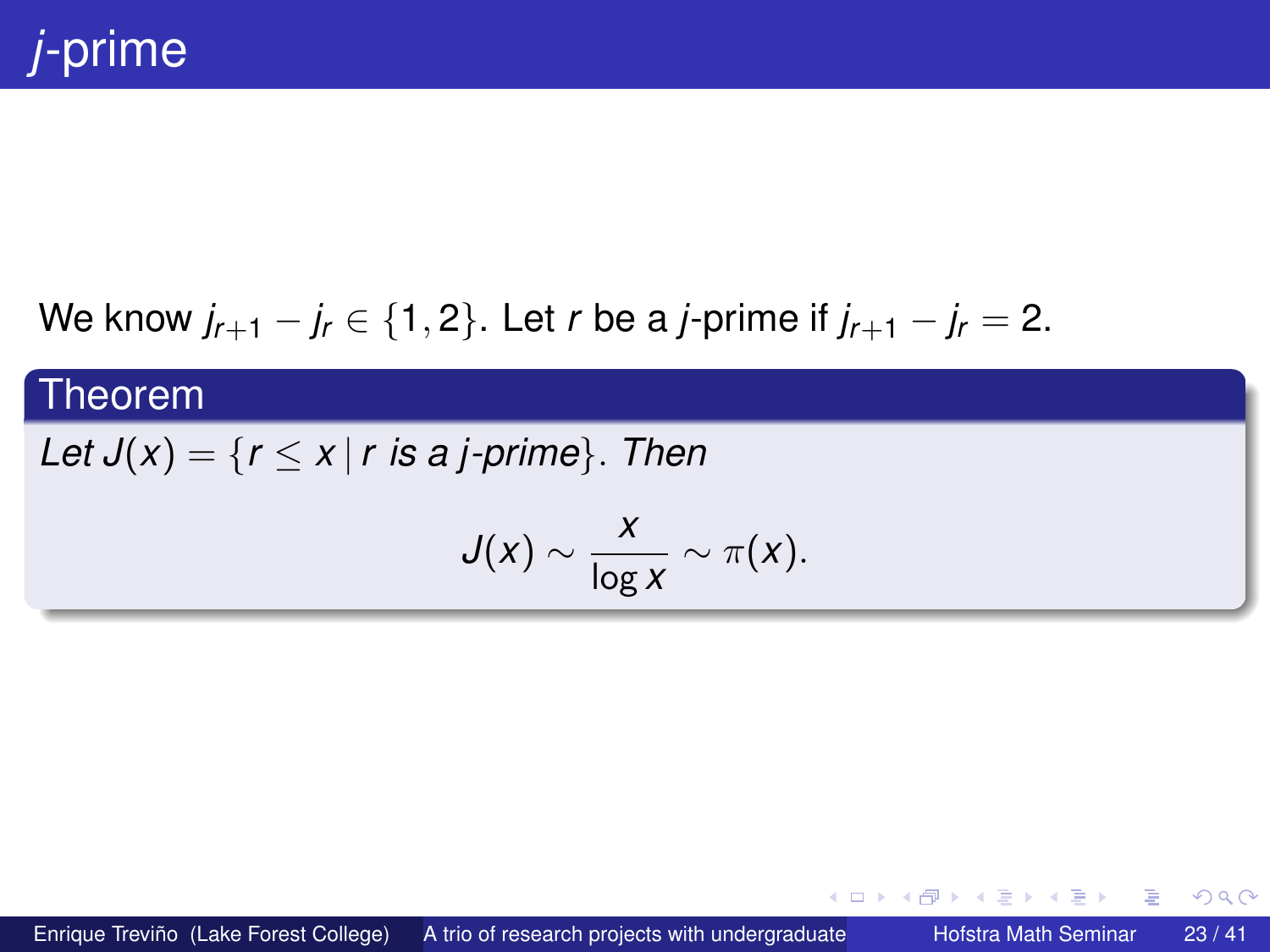For the theorem we want to prove we need to control sums of powers. There's a beautiful classical theorem we will need

#### Theorem  $\sum_{n=1}^{n}$ *i*=1  $i^r = \frac{1}{r}$ *r* + 1  $\sum^r$ *k*=0  $(r + 1)$ *k*  $\bigg\} B_k n^{r+1-k},$ where  $B_k$  are the Bernoulli numbers with the convention that  $B_1=\frac{1}{2}$  $\frac{1}{2}$ .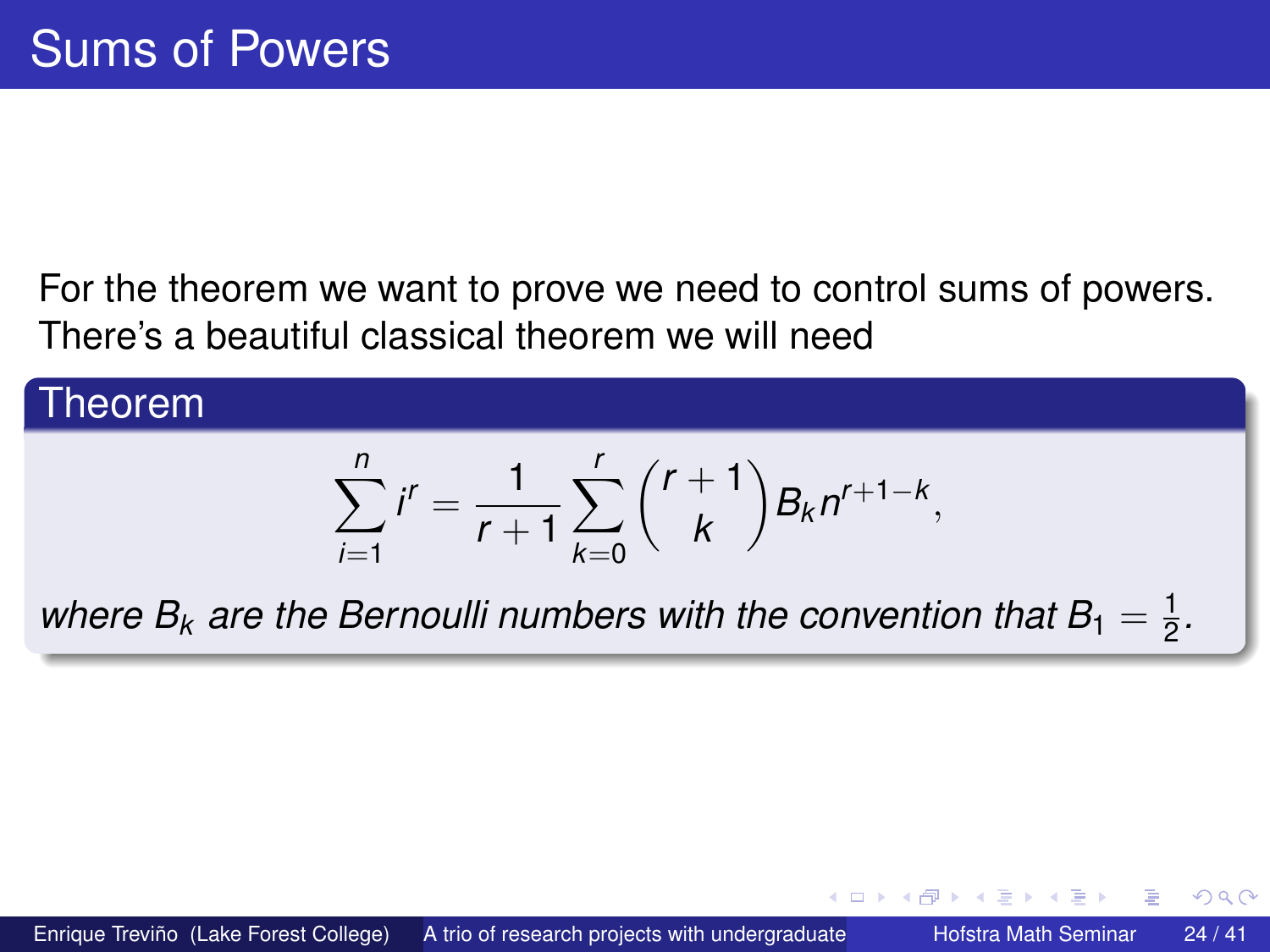• For  $k > 0$ ,  $B_k < 0$  if and only if  $k \equiv 0 \pmod{4}$ .

• We have

$$
\sum_{k=0}^{\infty} \frac{B_k}{k!} = \frac{e}{e-1}.
$$
 (1)

4 ロ ト ィ *同* ト

Þ

3 E X 3 E

 $299$ 

• For  $k > 0$ , we have

$$
B_{2k} = \frac{(-1)^{k+1} 2(2k)!}{(2\pi)^{2k}} \zeta(2k). \tag{2}
$$

•  $B_{2k+1} = 0$  for  $k \ge 1$ .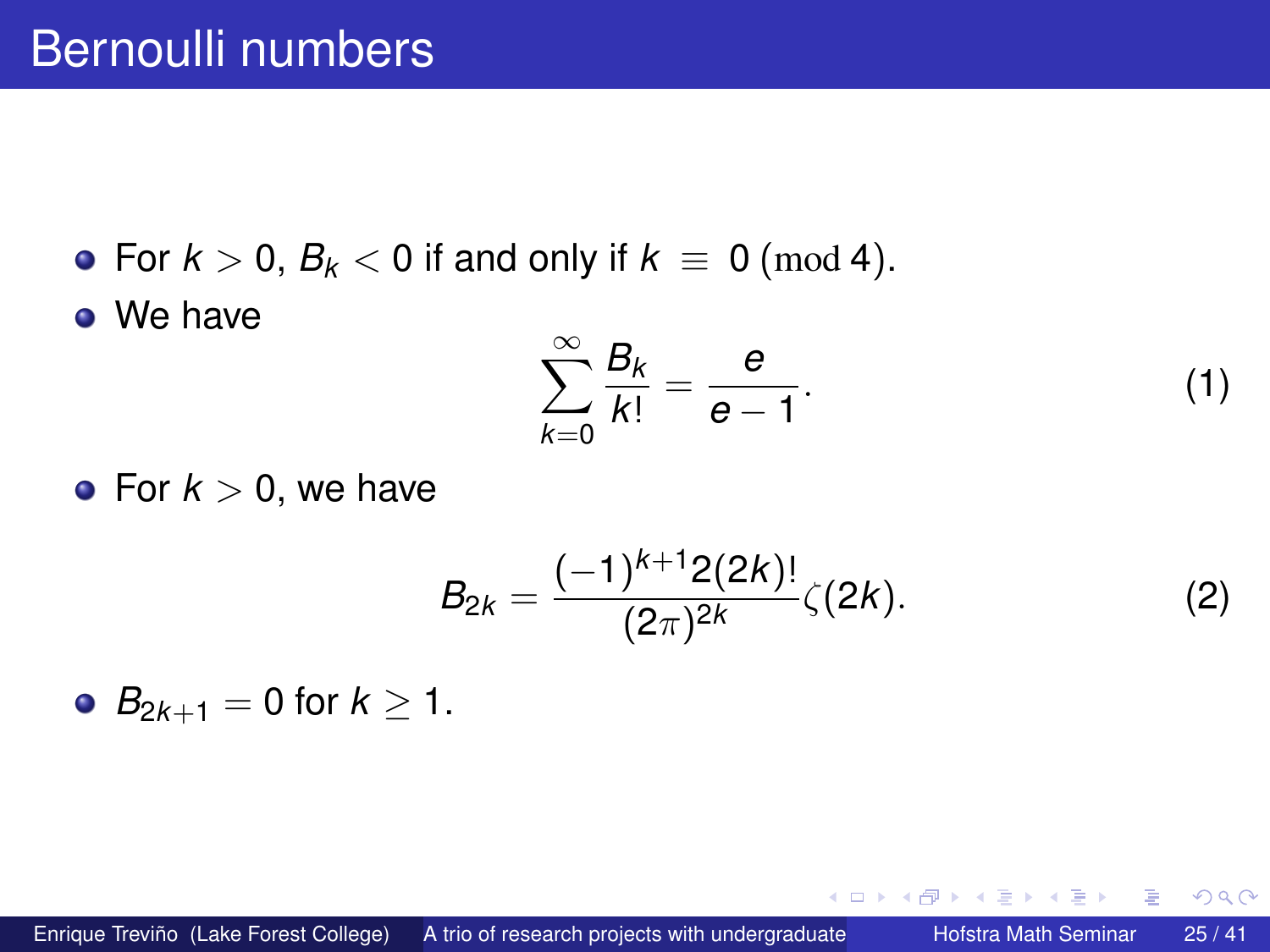#### Lemma

*Let r* > 2 *be an integer. Then, for an integer n* >  $r + 1$ ,

$$
\sum_{i=1}^n i^r \leq \frac{Cn^{r+1}}{r+1}
$$

where 
$$
C = \frac{e}{e-1} + \frac{\pi^4}{45(16\pi^4 - 1)} = 1.583...
$$

Note: The usual "straightforward" inequality is

$$
\sum_{i=1}^n i^r \leq \int_1^{n+1} t^r dt = \frac{(n+1)^{r+1}-1}{r+1}.
$$

4 ロ ト ィ *同* ト

Þ

ミャイミ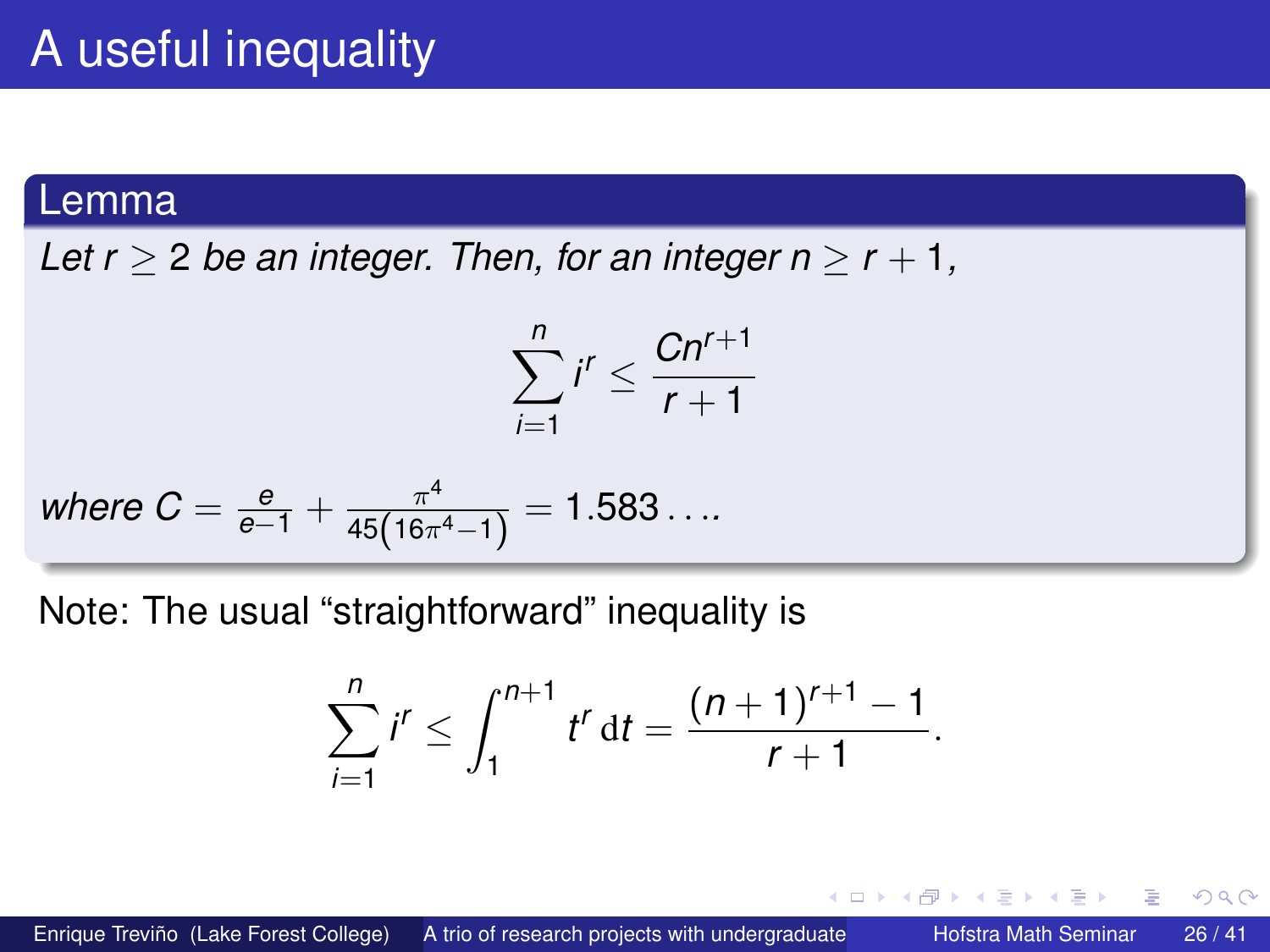### Proof of Lemma

For  $n \geq r + 1$ , observe that  $\binom{r+1}{k} \leq \frac{(r+1)^k}{k!} \leq \frac{n^k}{k!}$  $\frac{r}{k!}$ .

$$
\sum_{i=1}^n i^r \leq \frac{1}{r+1}\left(1+\sum_{\substack{1\leq k\leq r\\ k\not\equiv 0\,(\text{mod}\,4)}}\frac{n^k}{k!}B_kn^{r+1-k}\right)\leq \frac{n^{r+1}}{r+1}\left(1+\sum_{\substack{1\leq k\leq r\\ k\not\equiv 0\,(\text{mod}\,4)}}\frac{B_k}{k!}\right).
$$

Now, using properties of Bernoulli numbers and that  $\zeta(4k)\leq \zeta(4)=\frac{\pi^4}{90},$  we have

$$
1 + \sum_{\substack{1 \le k \le r \\ k \neq 0 \pmod{4}}} \frac{B_k}{k!} \le \sum_{k=0}^{\infty} \frac{B_k}{k!} - \sum_{k=1}^{\infty} \frac{B_{4k}}{(4k)!}
$$
  
=  $\frac{e}{e-1} + 2 \sum_{k=1}^{\infty} \frac{1}{(2\pi)^{4k}} \zeta(4k)$   
 $\le \frac{e}{e-1} + 2\zeta(4) \frac{1}{(2\pi)^4 \left(1 - \frac{1}{(2\pi)^4}\right)}$   
=  $\frac{e}{e-1} + \frac{\pi^4}{45(16\pi^4 - 1)}.$ 

Enrique Treviño (Lake Forest College) A trio of research projects with undergraduate Hofstra Math Seminar 27/41

Þ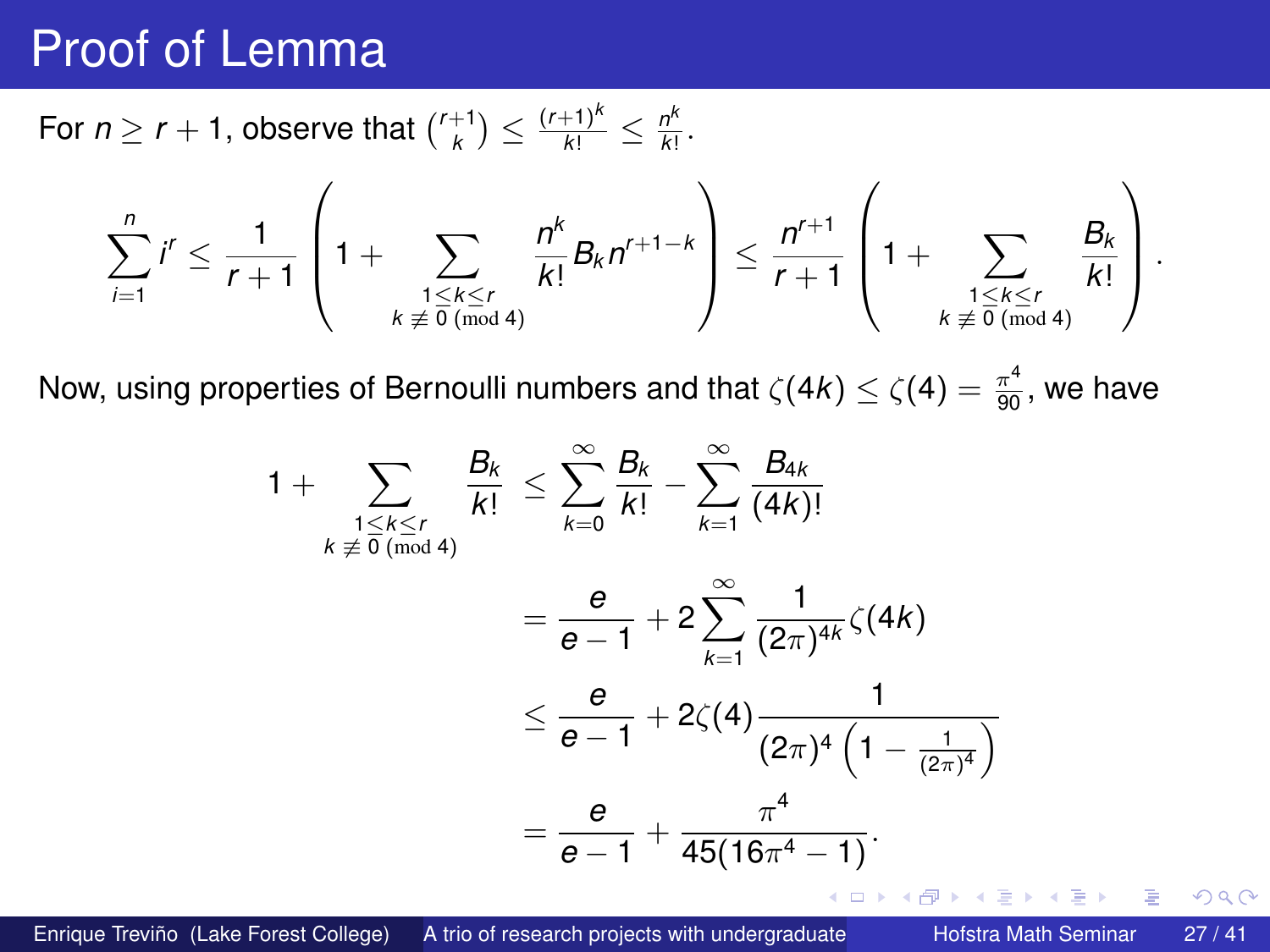#### Theorem

*Let r be a positive integer. Write n in its factoradic expansion as*  $n = \sum_{i=1}^k a_i i!$  *with*  $1 \le a_k \le k$ , and  $0 \le a_i \le i$  for  $i \in \{1,2,\ldots,k-1\}$ . *Let k*

$$
S_{r,1}(n)=\sum_{i=1}^n a_i^r.
$$

*Then for n*  $\geq (i_r + 1)!$ ,

 $S_{r,1}(n) < n$ .

 $\Omega$ 

**The State**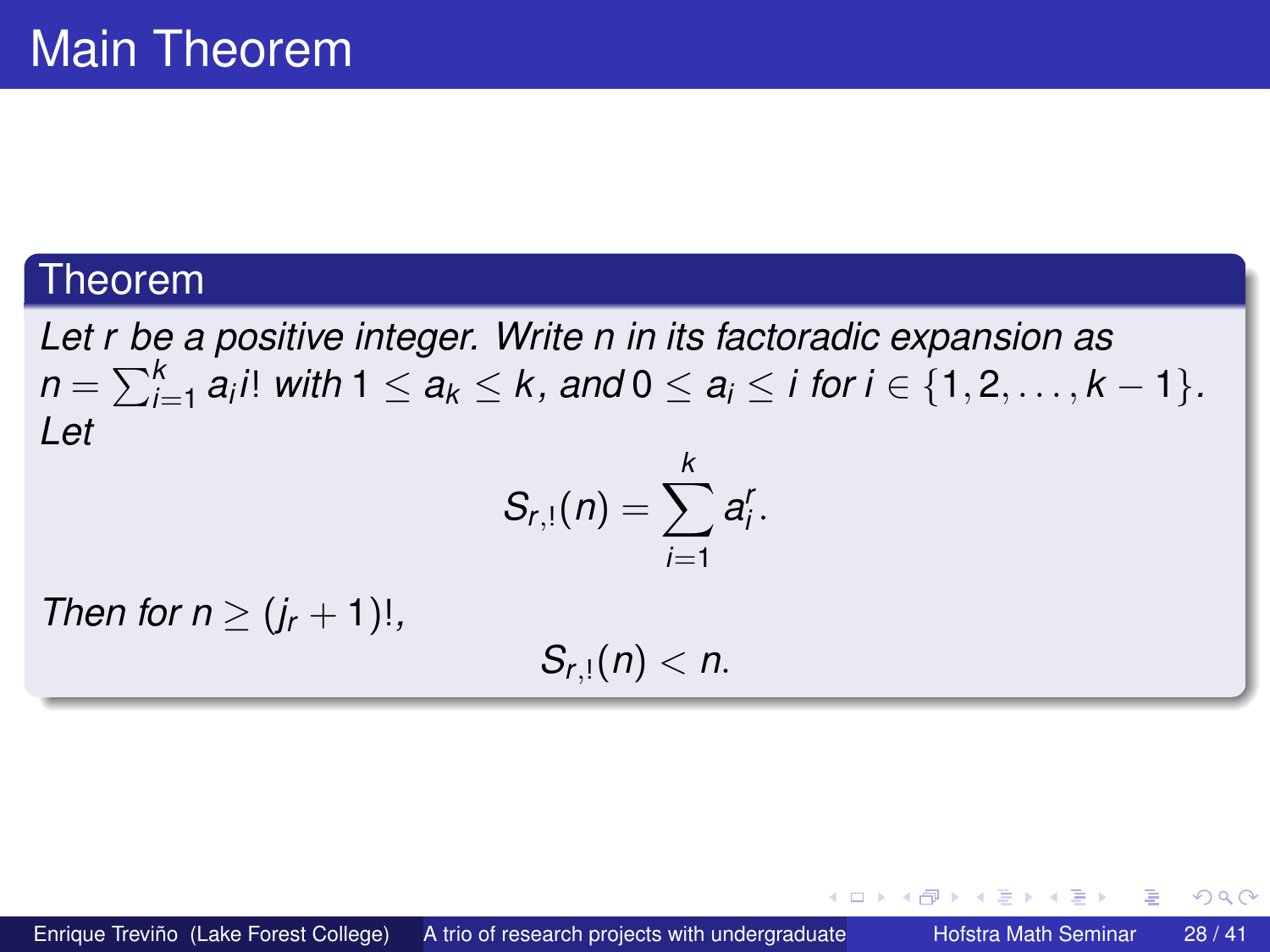*Generalizing Parking Functions with Randomness* with **Melanie Tian**, Lake Forest College.



4 0 8

 $\leftarrow$   $\leftarrow$   $\leftarrow$ 

**B** K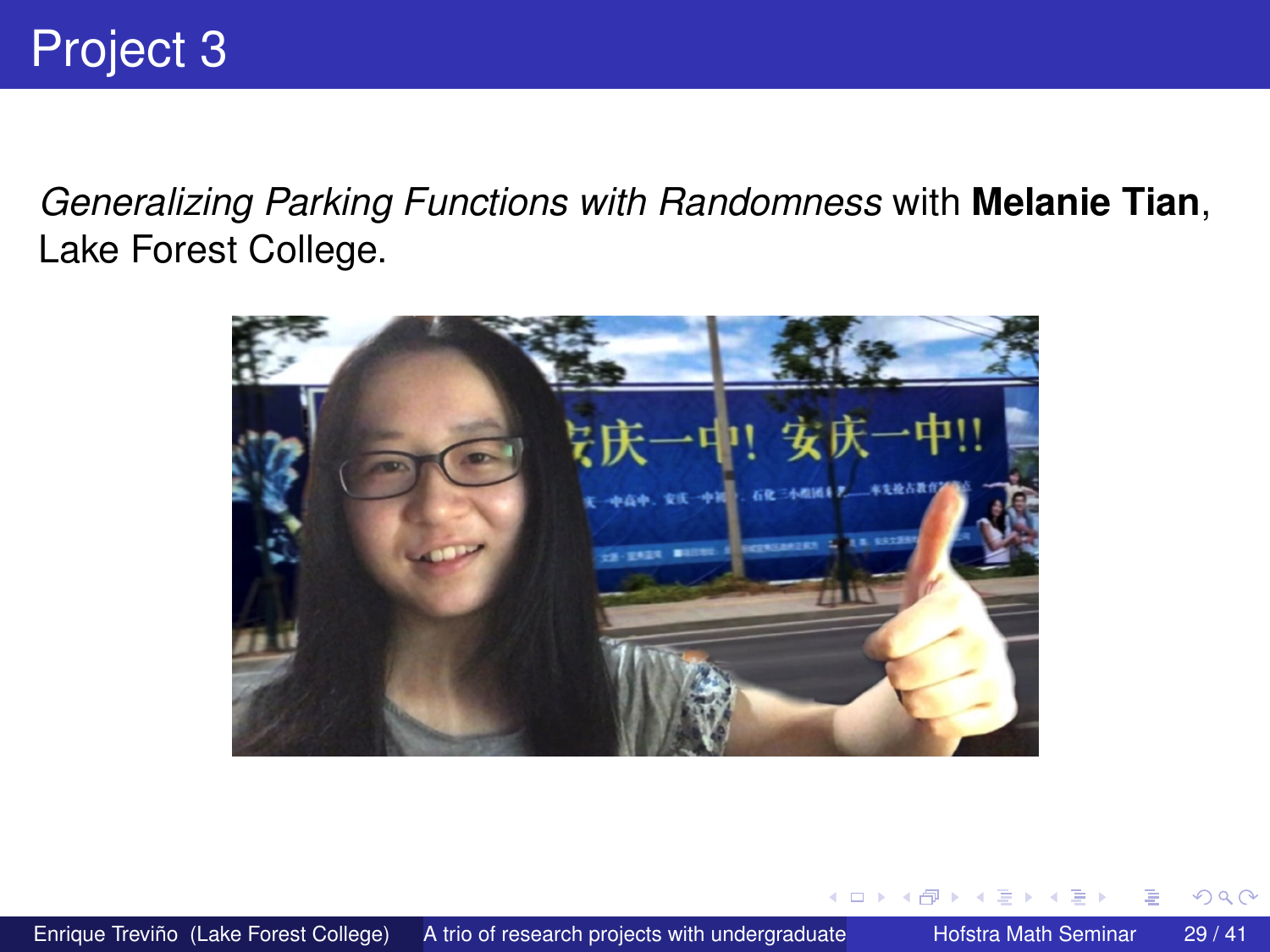- Consider *n* cars  $C_1, C_2, \ldots, C_n$  that want to park in a parking lot with parking spaces 1, 2, . . . , *n* that appear in order.
- **Each car** *C<sub>i</sub>* **has a parking preference**  $\alpha_i \in \{1, 2, \ldots, n\}$ .
- The cars appear in order, if their preferred parking spot is not taken, they take it, if the parking spot is taken, they move forward until they find an empty spot. If they don't find an empty spot, they don't park.
- An *n*-tuple  $(\alpha_1, \alpha_2, \ldots, \alpha_n)$  is said to be a parking function, if this list of preferences allows every car to park under this algorithm.
- For example  $(2, 1, 1, 2)$  is a parking function while  $(4, 3, 3, 1)$  is not.

イロト イ押ト イヨト イヨト ニヨ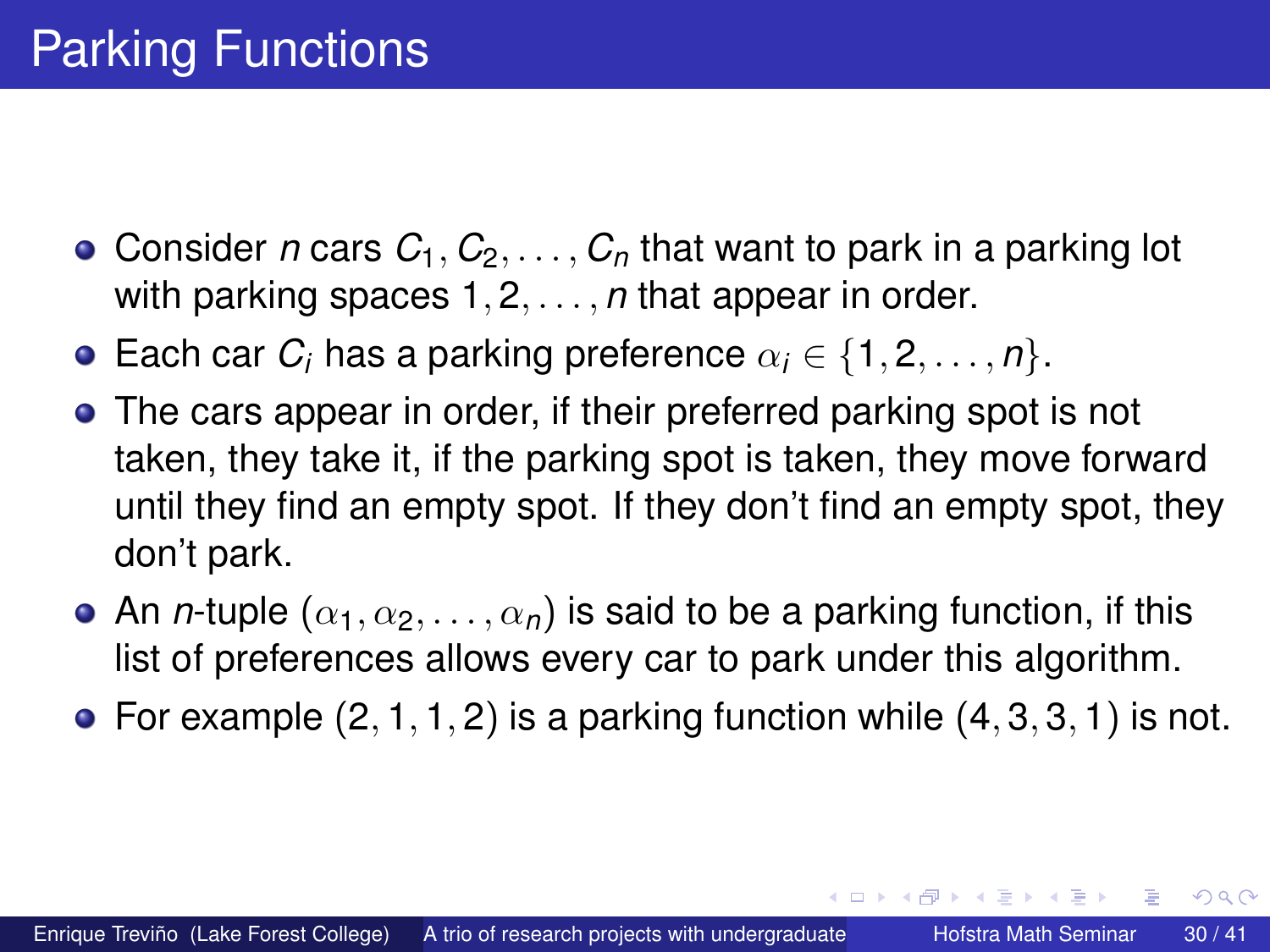### Theorem (Konheim, Weiss, 1966)

*Given a positive integer n, The number of parking functions is*

 $(n+1)^{n-1}$ .

#### Proof.

Imagine we add an  $n+1$ -th parking spot and we wrap-around, so a car can move forward, take the  $n + 1$ -th spot and if even that is taken, they can come back to spot 1.

Under this process, everyone ends up parking and there would be one empty parking spot. An *n*-tuple is a parking function if and only if the empty parking slot is the  $n+1$ -th slot. There are  $(n+1)^n$  possible tuples and there are *n* + 1 possible empty spots, so (*n* + 1) *<sup>n</sup>*−<sup>1</sup> of them are parking functions.

イロト イ押ト イヨト イヨト

∍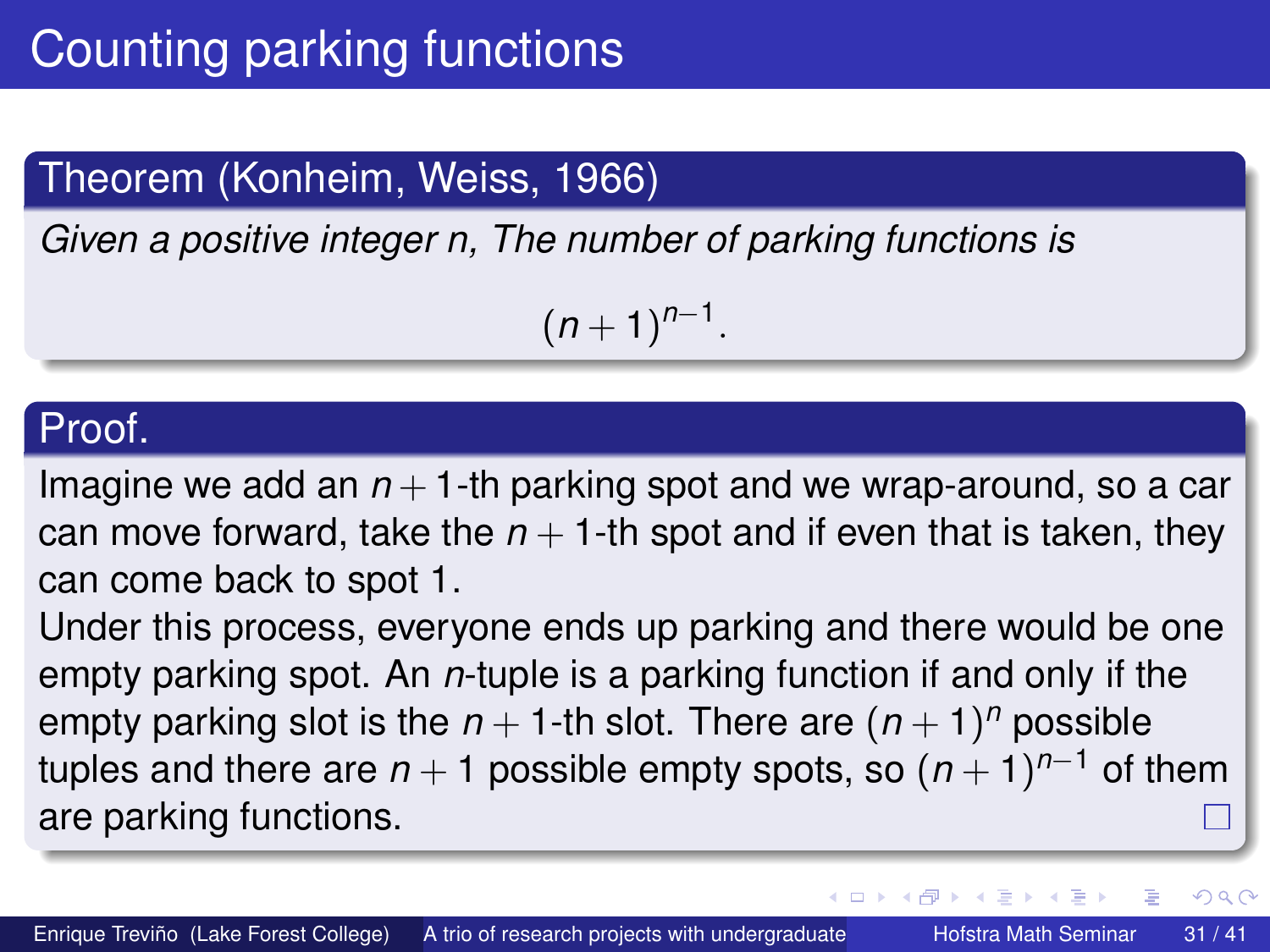Suppose we change the parking algorithm as follows: If a preferred parking spot is taken, then the car continues forward with probability *p* and backwards with probability  $1 - p$ .

- For  $p = 1/2$ , the tuple  $(2, 1, 1, 2)$  has probability 1/4 of having all cars parked.
- For  $p = 1/2$ , the tuple  $(4, 3, 3, 1)$  has probability 1/2 of having all cars parked.

 $\leftarrow$   $\Box$   $\rightarrow$   $\leftarrow$   $\Box$   $\rightarrow$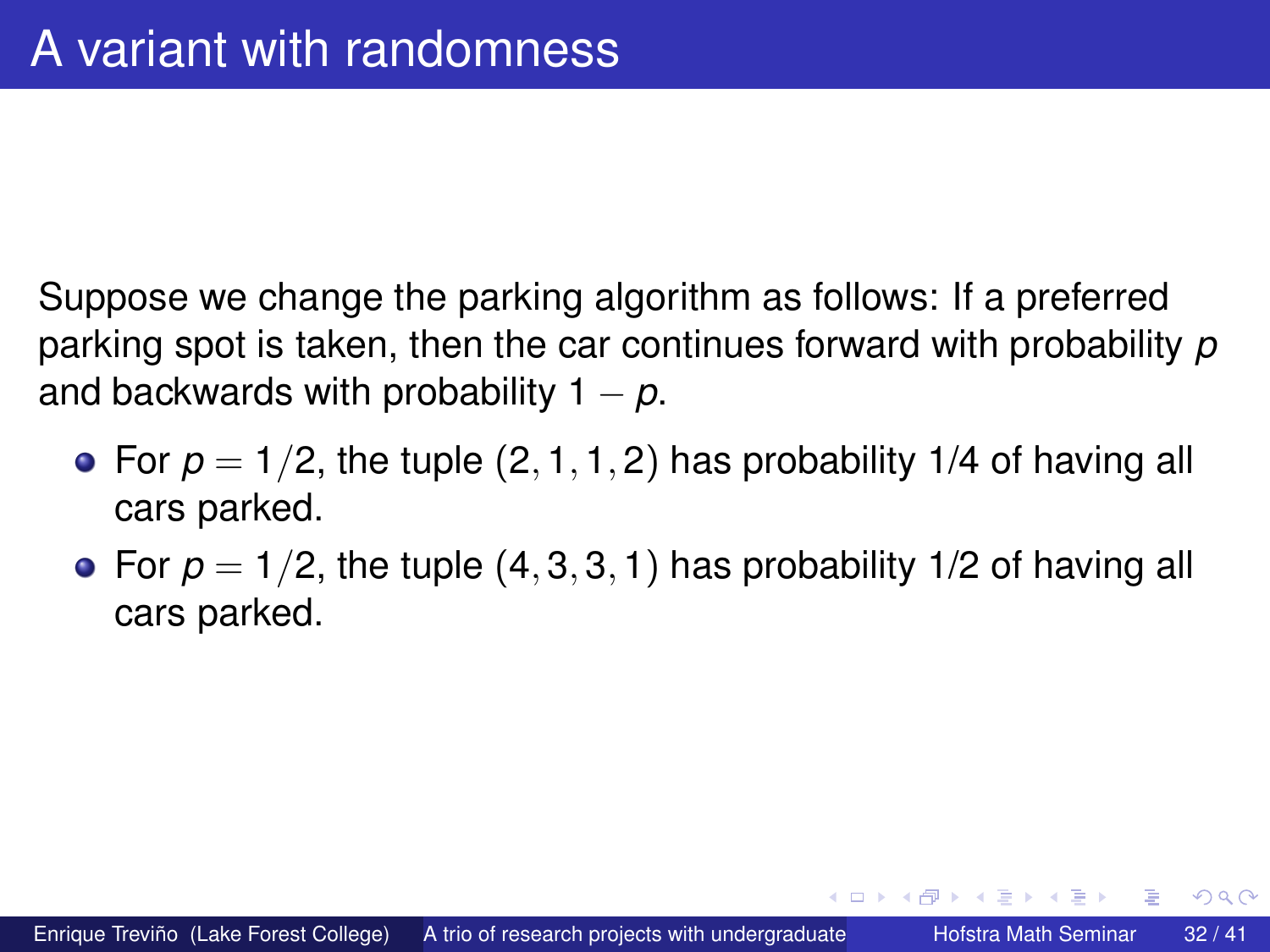#### Theorem

*The expected number of parking functions is*

 $(n+1)^{n-1}$ .

#### Theorem

*An n-tuple*  $(\alpha_1, \ldots, \alpha_n)$  *has probability 1 of parking if and only if*  $\{\alpha_1, \alpha_2, \ldots, \alpha_n\} = \{1, 2, \ldots, n\}$ . Furthermore, if  $\{\alpha_1, \alpha_2, \ldots, \alpha_n\} \neq \{1, 2, \ldots, n\}$ , then the probability of parking is *greater than 0.*

イロト イ押ト イヨト イヨト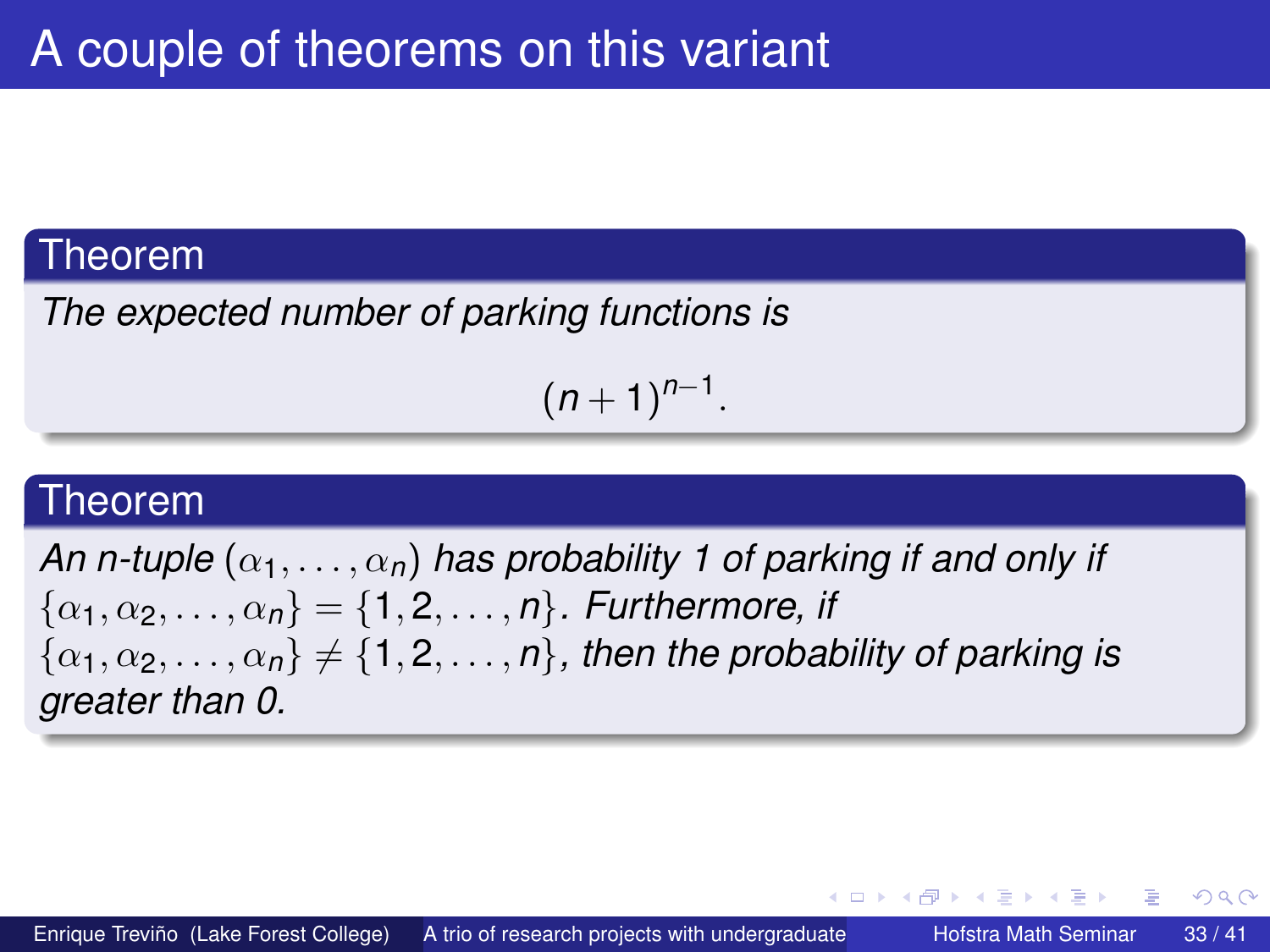Consider the following variant, called Naples-parking:

- If a car is parked in  $C_i$ 's preferred spot, then  $C_i$  will check if the previous spot is taken, if not, he takes that spot, otherwise *C<sup>i</sup>* continues forward.
- A generalization is *k*-Naples parking.
	- If a car is parked in *C<sup>i</sup>* 's preferred spot, then *C<sup>i</sup>* will back up *k* spots and move forward until it finds a spot (if a spot is available).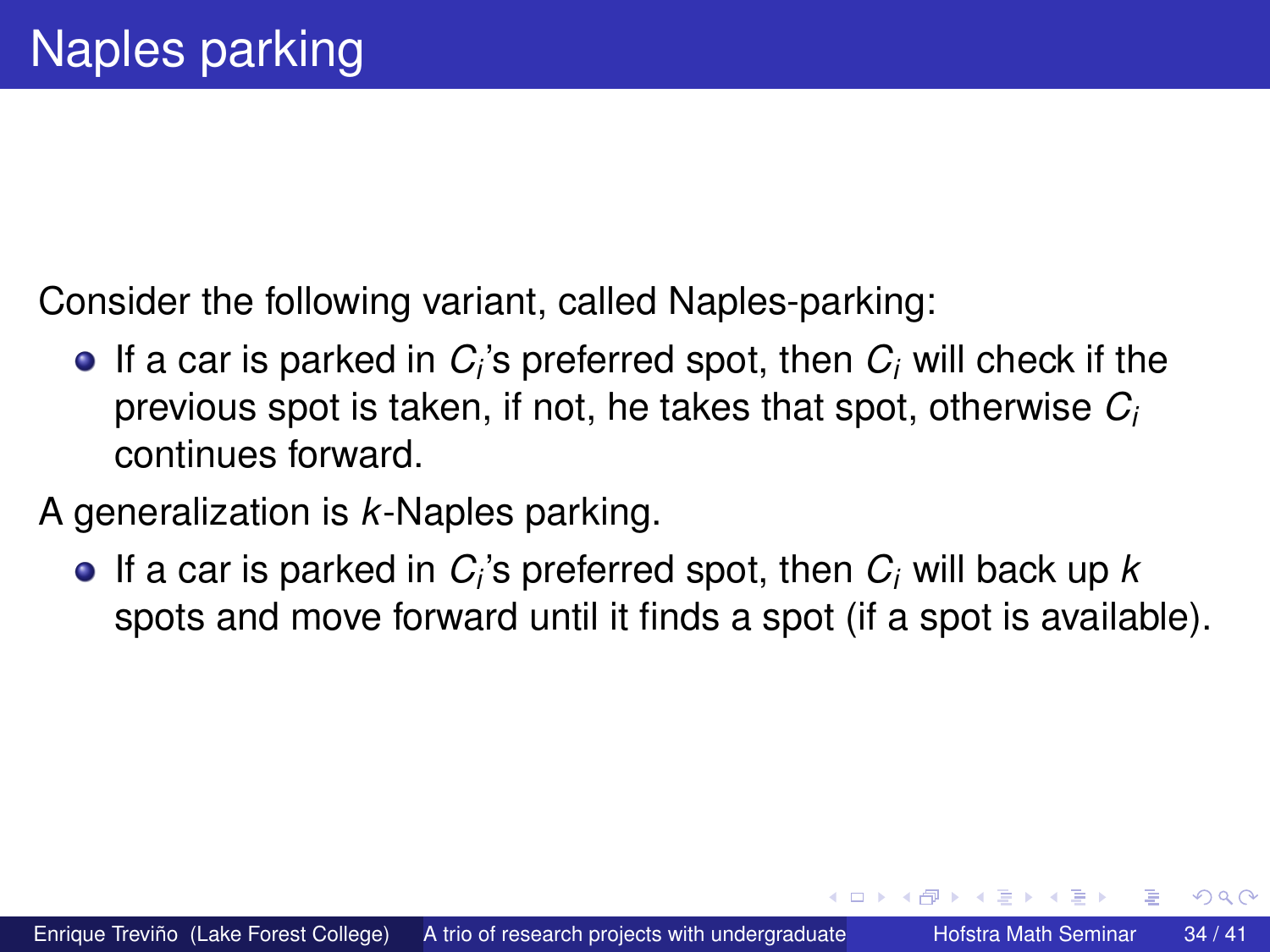### Theorem (Christensen, Harris, Jones, Loving, Ramos Rodríguez, Rennie, Rojas Kirby, 2020)

*If* k, *n* are nonnegative integers with  $k < n$ , then the number  $N_k(n + 1)$ *of k -Naples parking functions of length n* + 1 *is counted recursively by*

$$
N_k(n+1) = \sum_{i=0}^n \binom{n}{i} \min((i+1)+k, n+1)N_k(i)(n-i+1)^{n-i-1}.
$$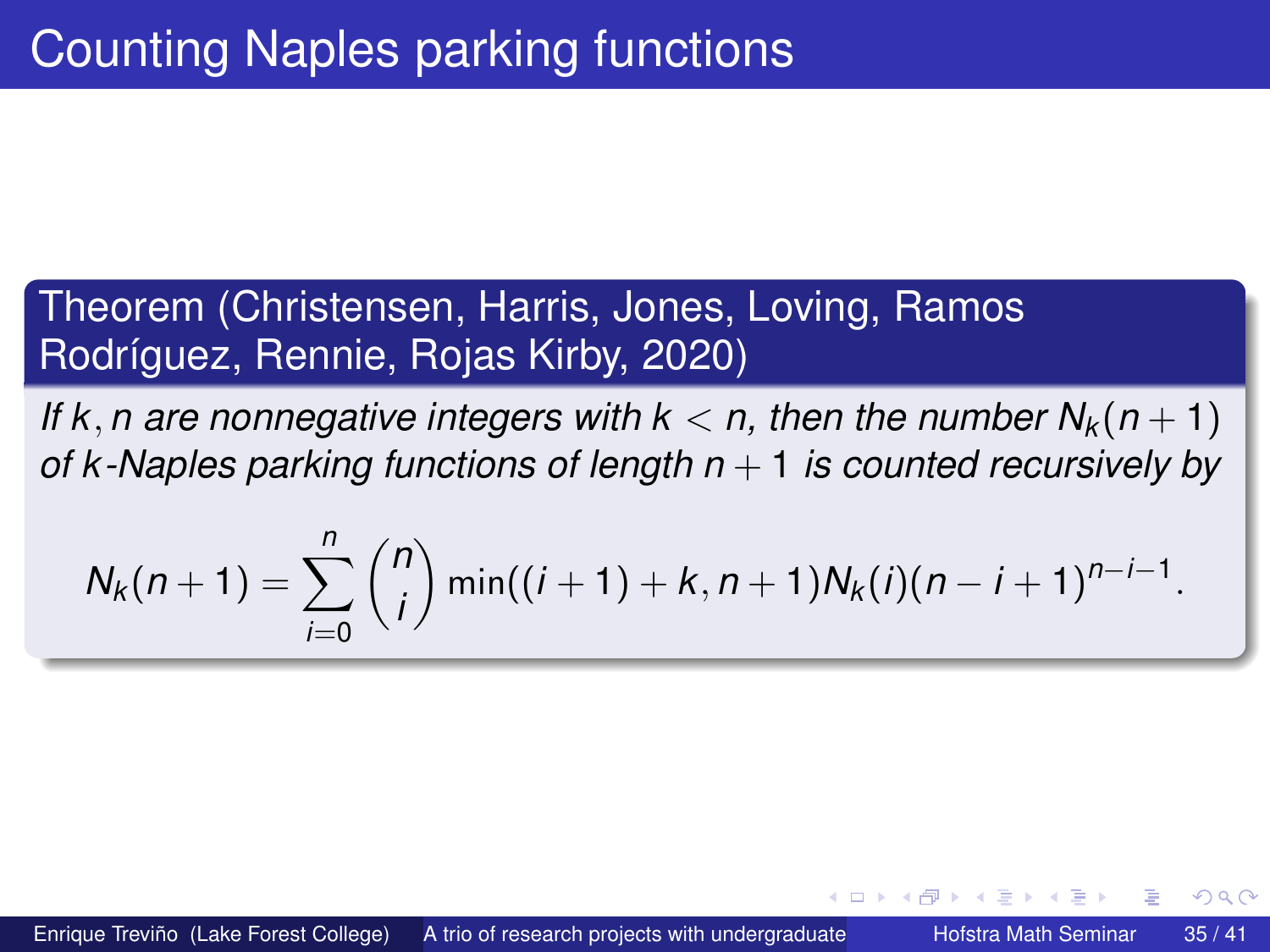<span id="page-35-0"></span>Suppose we consider *k*-Naples parking, but instead of a car moving the *k* spaces backward automatically, they decide with probability *p* to take *k* spaces back or just stay in the spot. Some examples with  $k = 1$  and  $p = 1/2$ .

- $\bullet$  The tuple (2, 1, 1, 2) has probability 1 of parking.
- $\bullet$  The tuple  $(4, 3, 3, 1)$  has probability 1/2 of parking.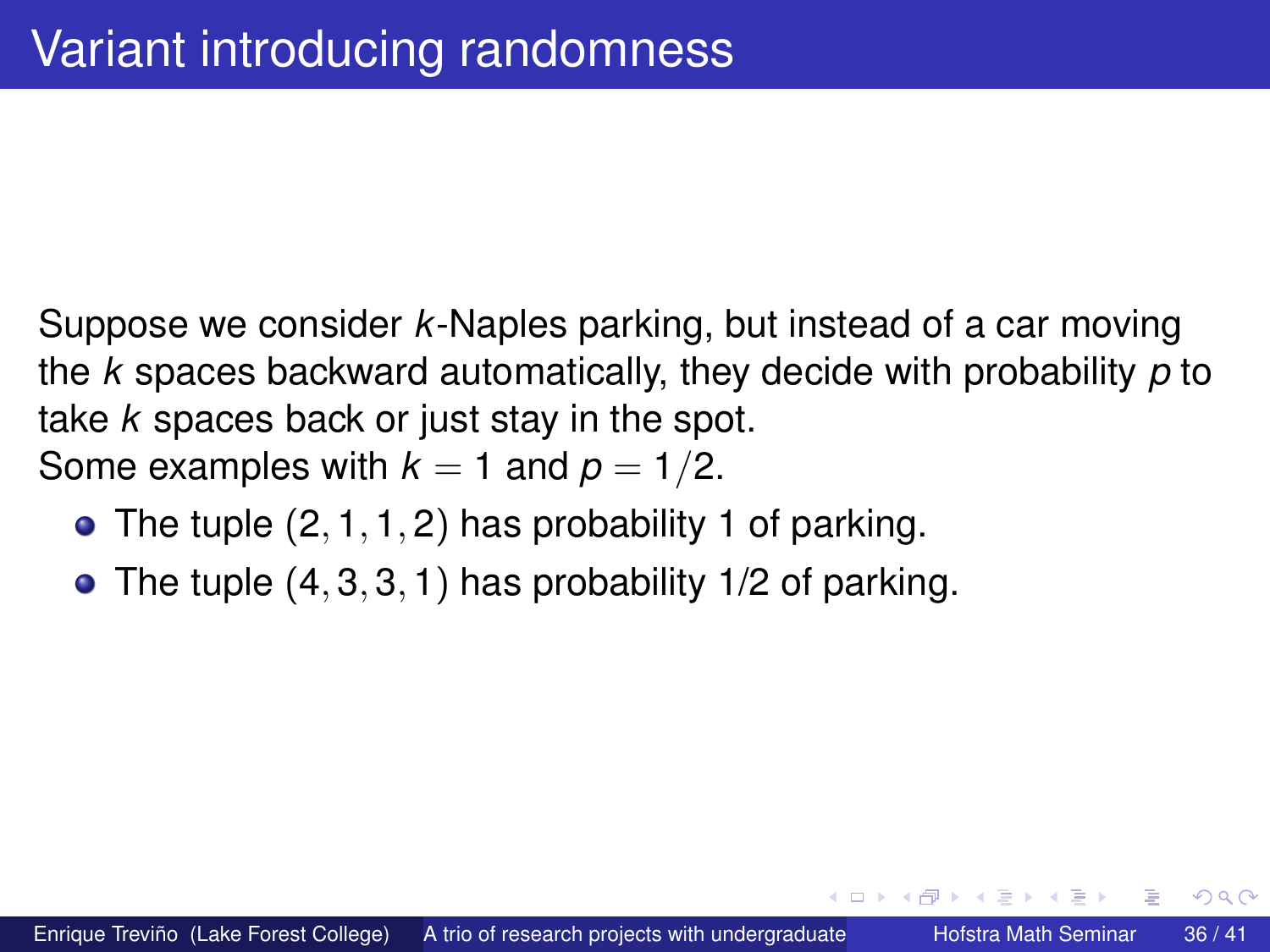## <span id="page-36-0"></span>Probability for all preferences when  $n = 4$

| Preference  | 1111 | 1112             | 1113             | 1114                      | 1121             | 1122             | 1123             | 1124                      |
|-------------|------|------------------|------------------|---------------------------|------------------|------------------|------------------|---------------------------|
| Probability | Ŧ    | Ŧ                | Ŧ                | Ŧ                         | ٦                | Ŧ                | Ŧ                | Ŧ                         |
| Preference  | 1131 | 1132             | 1133             | 1134                      | 1141             | 1142             | 1143             | 1144                      |
| Probability | ī    | ī                | Ŧ                | ī                         | ī                | Ŧ                | Ŧ                | 1/2                       |
| Preference  | 1211 | 1212             | 1213             | 1214                      | 1221             | 1222             | 1223             | 1224                      |
| Probability | ٠    | ī                | т                | ٠                         | ī                | Ŧ                | ٦                | ī                         |
| Preference  | 1231 | 1232             | 1233             | 1234                      | 1241             | 1242             | 1243             | 1244                      |
| Probability | Ŧ    | Ŧ                | Ŧ                | Ŧ                         | ٦                | Ŧ                | Ŧ                | $\overline{1/2}$          |
| Preference  | 1311 | 1312             | 1313             | 1314                      | 1321             | 1322             | 1323             | 1324                      |
| Probability | ī    | ī                | 7                | ī                         | ī                | Ŧ                | Ŧ                | ī                         |
|             |      |                  |                  |                           |                  |                  |                  |                           |
| Preference  | 1331 | 1332             | 1333             | 1334                      | 1341             | 1342             | 1343             | 1344                      |
| Probability | ī    | ī                | 3/4              | 1/2                       | ٦                | Ŧ                | 1/2              | ō                         |
| Preference  | 1411 | 1412             | 1413             | 1414                      | 1421             | 1422             | 1423             | 1424                      |
| Probability | ī    | ī                | ī                | 1/2                       | ī                | ī                | Ŧ                | 1/2                       |
| Preference  | 1431 | 1432             | 1433             | 1434                      | 1441             | 1442             | 1443             | 1444                      |
| Probability | ī    | ī                | $\overline{1/2}$ | $\overline{0}$            | $\overline{1/2}$ | $\overline{1/2}$ | 1/4              | 7                         |
| Preference  | 2111 | 2112             | 2113             | 2114                      | 2121             | 2122             | 2123             | 2124                      |
| Probability | ī    | ī                | ī                | ī                         | т                | Ŧ                | Ŧ                | ī                         |
| Preference  | 2131 | 2132             | 2133             | 2134                      | 2141             | 2142             | 2143             | 2144                      |
| Probability | ī    | ī                | ī                |                           | ī                | ī                | ī                | 1/2                       |
| Preference  | 2211 | 2212             | 2213             | 2214                      | 2221             | 2222             | 2223             | 2224                      |
| Probability | ī    | ī                | Ŧ                | ī                         | T                | 7/8              | 3/4              | 3/4                       |
| Preference  | 2231 | 2232             | 2233             | 2234                      | 2241             | 2242             | 2243             | 2244                      |
| Probability | Ŧ    | 2/4              | $\overline{1/2}$ | 1/2                       | ī                | 2/4              | $\overline{1/2}$ | T/d                       |
| Preference  | 2311 | 2312             | 2313             | 2314                      | 2321             | 2322             | 2323             | 2324                      |
| Probability |      | ī                | ī                | ī                         | ī                | 24               | 1/2              | 1/2                       |
| Preference  | 2331 | 2332             | 2333             | 2334                      | 2341             | 2342             | 2343             | 2344                      |
| Probability |      |                  |                  | ñ                         |                  |                  | $\overline{0}$   | ñ                         |
|             | ī    | 1/2              | $\overline{0}$   |                           | ī                | 1/2              |                  |                           |
| Preference  | 2411 | 2412             | 2413             | 2414                      | 2421             | 2422             | 2423             | 2424                      |
| Probability | Ŧ    | ī                | ī                | $\overline{1/2}$          | ī                | 3/4              | $\overline{1/2}$ | 1/4                       |
| Preference  | 2431 | 2432             | 2433             | 2434                      | 2441             | 2442             | 2443             | 2444                      |
| Probability | ī    | $\overline{1/2}$ | ō                | $\overline{\mathfrak{o}}$ | $\overline{1/2}$ | 1/4              | ō                | $\overline{\mathfrak{o}}$ |
| Preference  | 3111 | 3112             | 3113             | 3114                      | 3121             | 3122             | 3123             | 3124                      |
| Probability | ī    | ī                | ī                | Ŧ                         | Ŧ                | ī                | ī                | Ŧ                         |
| Preference  | 3131 | 3132             | 3133             | 3134                      | 3141             | 3142             | 3143             | 3144                      |
| Probability | ī    | T                | 3/4              | 1/2                       | T                | Ŧ                | 1/2              | $\overline{0}$            |
| Preference  | 3211 | 3212             | 3213             | 3214                      | 3221             | 3222             | 3223             | 3224                      |
| Probability | ī    | ī                | ī                | ī                         | T                | 2/4              | $\overline{1/2}$ | $\overline{1/2}$          |
| Preference  | 3231 | 3232             | 3233             | 3234                      | 3241             | 3242             | 3243             | 3244                      |
| Probability | ī    | 1/2              | ō                | o                         | ٦                | 1/2              | o                | o                         |
| Preference  | 3311 | 3312             | 3313             | 3314                      | 3321             | 3322             | 3323             | 3324                      |
| Probability | ٦    | т                | 3/4              | 1/2                       | т                | 58               | 1/4              | 1/4                       |
| Preference  | 3331 | 3332             | 3333             | 3334                      | 3341             | 3342             | 3343             | 3344                      |
| Probability | 3/4  | 3/8              | ō                | $\overline{\circ}$        | $\overline{1/2}$ | 1/4              | $\overline{0}$   | $\overline{0}$            |
| Preference  | 3411 | 3412             | 3413             | 3414                      | 3421             | 3422             | 3423             | 3424                      |
| Probability | Ŧ    | Ŧ                | $\overline{1/2}$ | 7                         | Ŧ                | $\overline{1/2}$ | ᅲ                | 7                         |
| Preference  | 3431 | 3432             | 3433             | 3434                      | 3441             | 3442             | 3443             | 3444                      |
| Probability | 1/2  | 1/4              | ñ                | ñ                         | 'n               | ñ                | n                | ñ                         |
| Preference  | 4111 | 4112             | 4113             | 4114                      | 4121             | 4122             | 4123             | 4124                      |
|             |      |                  |                  |                           |                  |                  |                  |                           |
| Probability | ī    | ī                | ī                | 1/2                       | ī                | ٦                | ٦                | 1/2                       |
| Preference  | 4131 | 4132             | 4133             | 4134                      | 4141             | 4142             | 4143             | 4144                      |
| Probability | Ŧ    | ī                | $\overline{1/2}$ | $\overline{\mathfrak{o}}$ | $\overline{1/2}$ | $\overline{1/2}$ | 1/4              | ō                         |
| Preference  | 4211 | 4212             | 4213             | 4214                      | 4221             | 4222             | 4223             | 4224                      |
| Probability | Ŧ    | ī                | Ŧ                | $\overline{1/2}$          | Ŧ                | 24               | 1/2              | 1/4                       |
| Preference  | 4231 | 4232             | 4233             | 4234                      | 4241             | 4242             | 4243             | 4244                      |
| Probability | Ŧ    | 1/2              | ō                | ō                         | 1/2              | 1/4              | o                | ō                         |
| Preference  | 4311 | 4312             | 4313             | 4314                      | 4321             | 4322             | 4323             | 4324                      |
| Probability | ī    | ī                | 1/2              | 7                         | 7                | 1/2              | $\overline{0}$   | ក                         |
| Preference  | 4331 | 4332             | 4333             | 4334                      | 4341             | 4342             | 43.43            | 4344                      |
|             |      |                  |                  |                           |                  |                  |                  |                           |

<u>Probability 1/2 1/4 1 0 1 0 1 0 1 0 1 0 1 0</u>

Enrique Treviño (Lake Forest College) A trio of research projects with undergraduate Hofstra Math Seminar 37/41

Þ

 $299$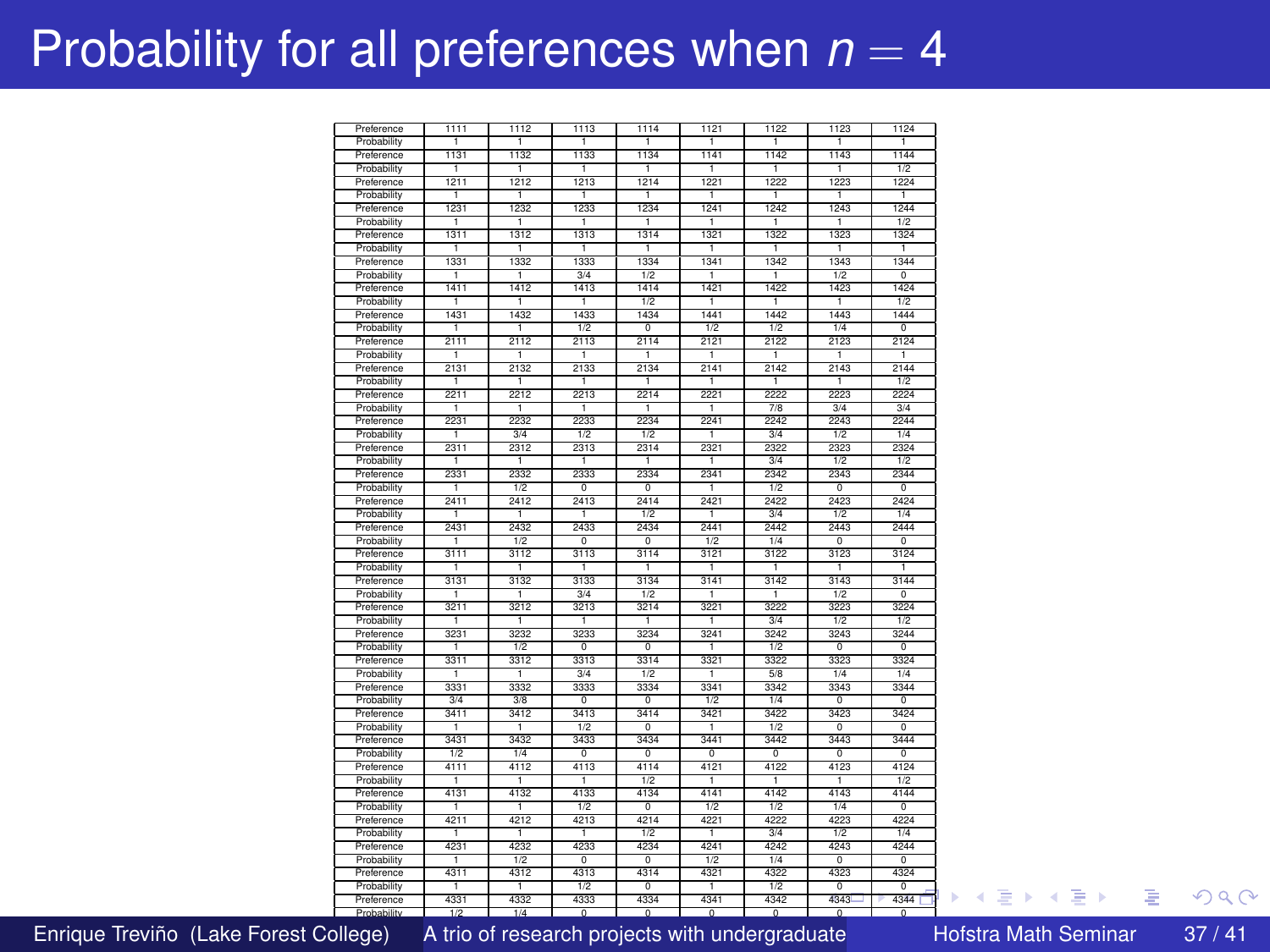### <span id="page-37-0"></span>Theorem (CHJLR-RRR-K, 2020)

*If* k, *n* are nonnegative integers with  $k < n$ , then the number  $N_k(n)$  of *k -Naples parking functions of length n is counted recursively by*

$$
N_k(n) = \sum_{i=0}^{n-1} {n-1 \choose i} N_k(i)(n-i)^{n-i-2} \min((i+1)+k, n).
$$

#### Theorem

Let  $T_{k,p}(n)$  be the expected number of parking preferences.

$$
T_{k,p}(n) = \sum_{i=0}^{n-1} {n-1 \choose i} T_{k,p}(i)(n-i)^{n-i-2}(i+1+p\min\{k,n-i-1\})
$$

4 ロ ト ィ *同* ト

. . . . . .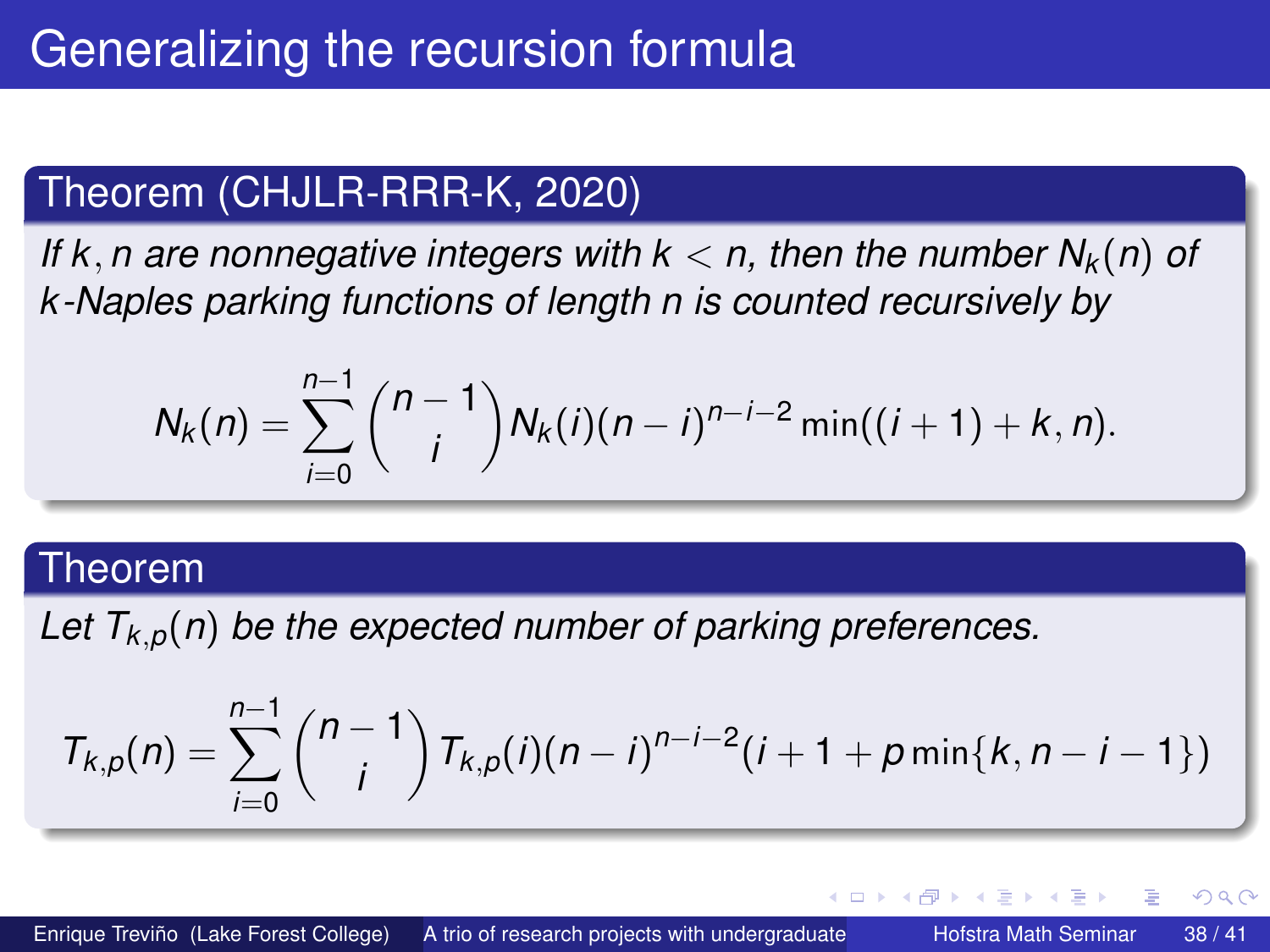### Do you see a Pattern?

| р    | 0      | 1/64  | 2/64  | 3/64  | 4/64  | 5/64  | 6/64  | 7/64  |
|------|--------|-------|-------|-------|-------|-------|-------|-------|
| f(p) | 339472 |       | 136   |       | 2194  |       | 209   |       |
| р    | 8/64   | 9/64  | 10/64 | 11/64 | 12/64 | 13/64 | 14/64 | 15/64 |
| f(p) | 12466  |       | 140   |       | 3107  |       | 143   |       |
| р    | 16/64  | 17/64 | 18/64 | 19/64 | 20/64 | 21/64 | 22/64 | 23/64 |
| f(p) | 40610  |       | 141   |       | 1361  |       | 74    |       |
| р    | 24/64  | 25/64 | 26/64 | 27/64 | 28/64 | 29/64 | 30/64 | 31/64 |
| f(p) | 14253  |       | 75    |       | 1589  |       | 148   |       |
| р    | 32/64  | 33/64 | 34/64 | 35/64 | 36/64 | 37/64 | 38/64 | 39/64 |
| f(p) | 94792  |       | 30    |       | 1171  |       | 33    |       |
| р    | 40/64  | 41/64 | 42/64 | 43/64 | 44/64 | 45/64 | 46/64 | 47/64 |
| f(p) | 4861   |       | 104   |       | 576   |       | 37    |       |
| р    | 48/64  | 49/64 | 50/64 | 51/64 | 52/64 | 53/64 | 54/64 | 55/64 |
| f(p) | 35324  |       | 35    |       | 614   |       | 38    |       |
| р    | 56/64  | 57/64 | 58/64 | 59/64 | 60/64 | 61/64 | 62/64 | 63/64 |
| f(p) | 6819   |       | 39    |       | 734   |       | 42    |       |

Table: Distribution of probability for  $n = 7$ ,  $p$  for probability and  $f(p)$  for number of preferences of probability *p*. イロト 不優 トイ磨 トイ磨 トー

Enrique Treviño (Lake Forest College) A trio of research projects with undergraduate Hofstra Math Seminar 39/41

 $\equiv$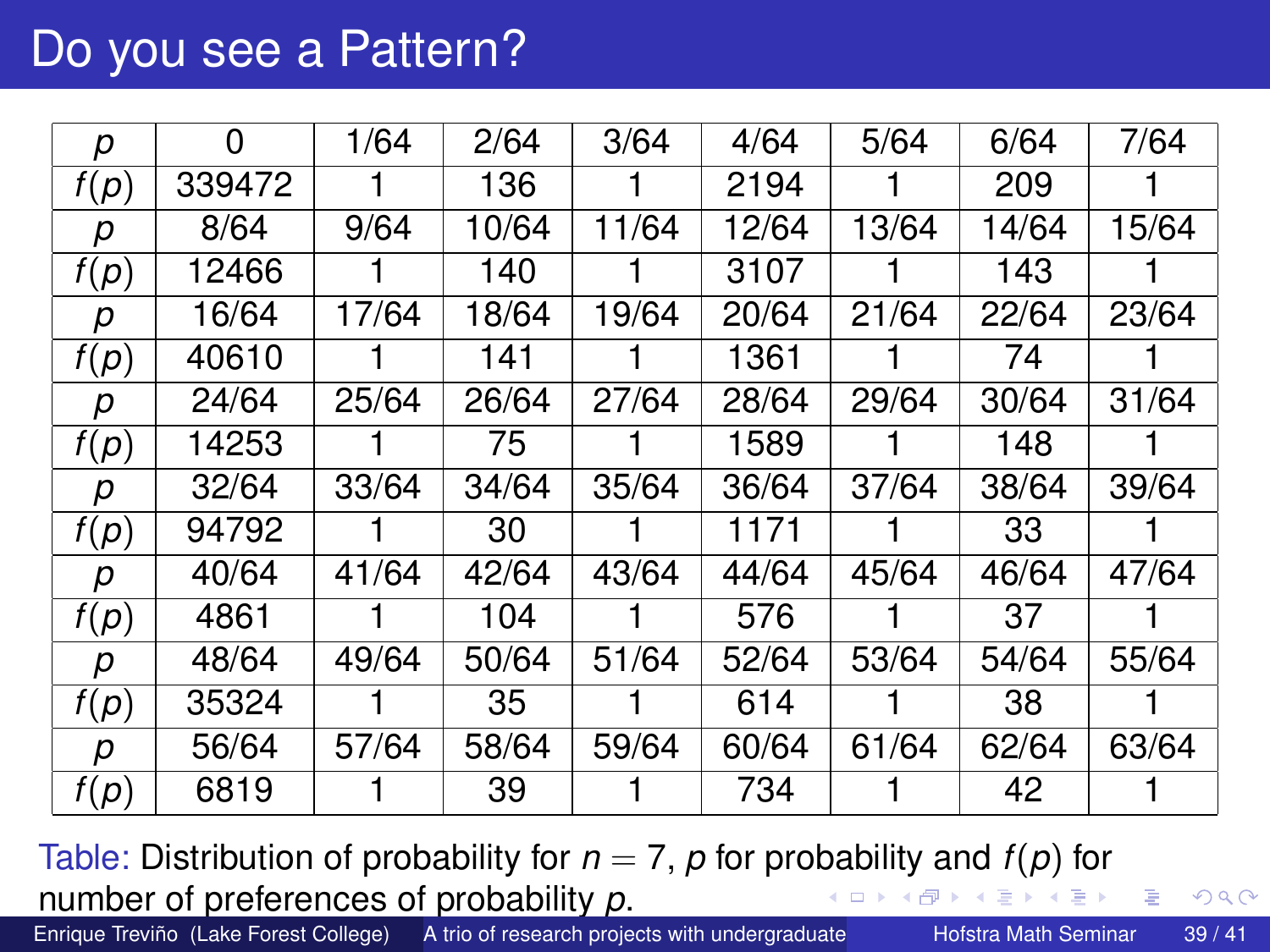#### Theorem

*There is one and only one parking preference for which the probability that every car parks is*  $\frac{2t-1}{2^{n-1}}$ *, where t* ∈ [1,2<sup>*n*-2</sup>].

#### Theorem

*The condition of having probability*  $\frac{t}{2^{n-1}}$ ,  $t \in \{0, 1, \ldots, 2^{n-1}\}$  *of success all have at least 1 preference satisfying.*

4 ロ ト ィ *同* ト

化重氮化重氮化